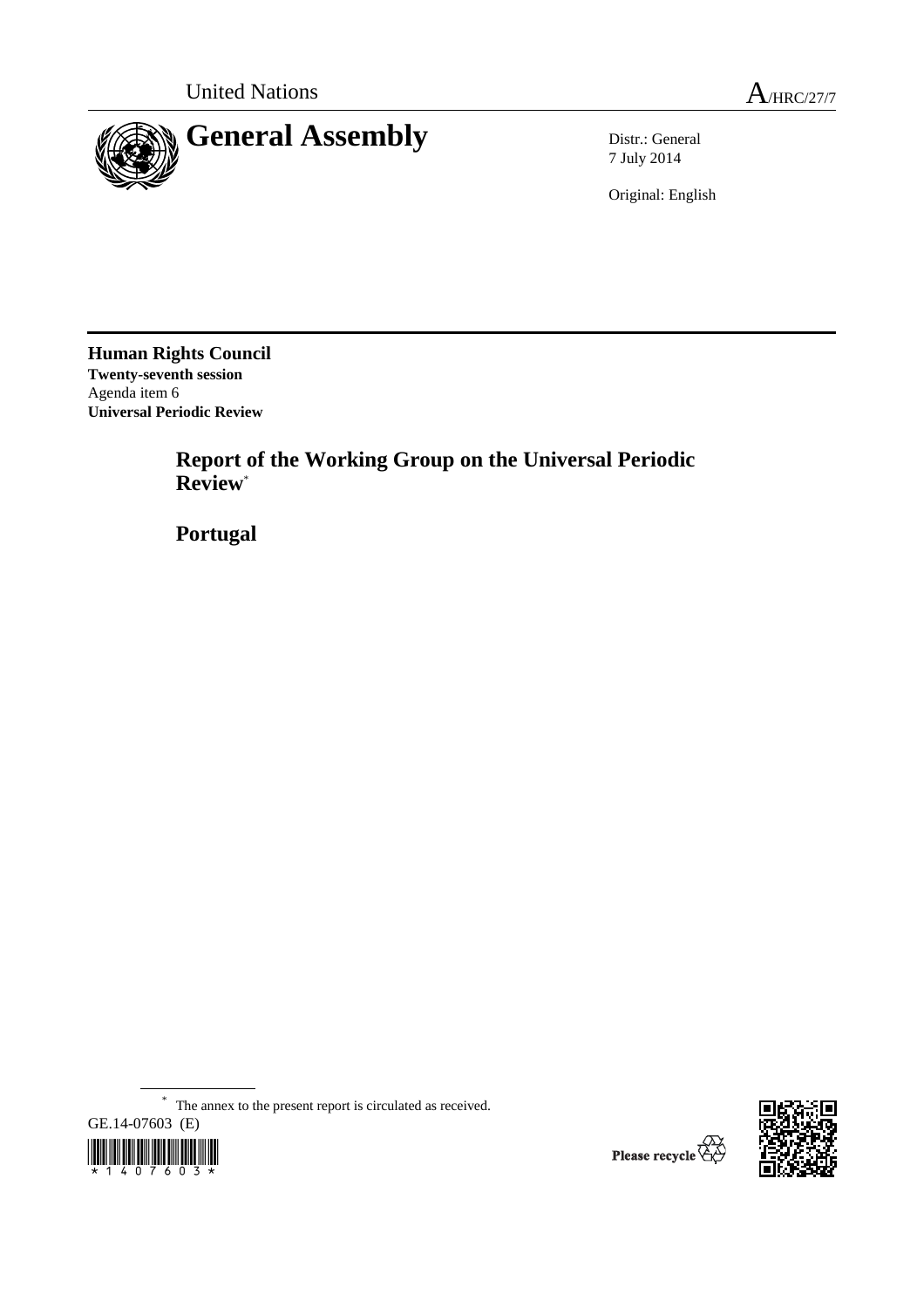# Contents

|       |    | Paragraphs  | Page |
|-------|----|-------------|------|
|       |    | $1 - 4$     | 3    |
|       |    | $5 - 124$   | 3    |
|       | A. | $5 - 30$    | 3    |
|       | B. | $31 - 124$  | 6    |
| H.    |    | $125 - 129$ | 16   |
| Annex |    |             |      |
|       |    |             | 26   |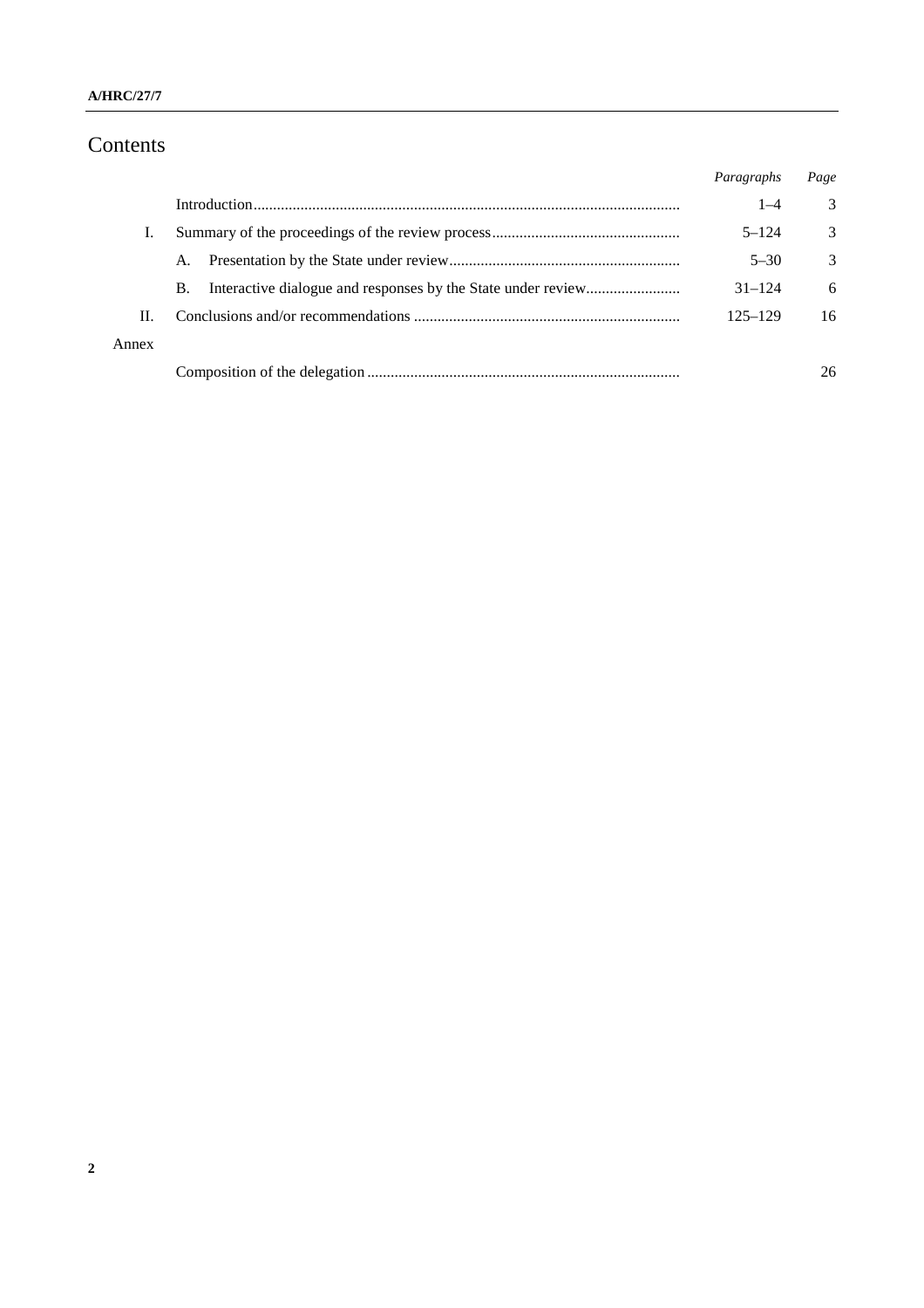# **Introduction**

1. The Working Group on the Universal Periodic Review, established in accordance with Human Rights Council resolution 5/1 of 18 June 2007, held its nineteenth session from 28 April to 9 May 2014. The review of Portugal was held at the 5th meeting, on 30 April 2014. The delegation of Portugal was headed by Mr. Bruno Maçães, Secretary of State for European Affairs and Ms. Teresa Morais, Secretary of State for Parliamentary Affairs and Equality. At its 10th meeting, held on 2 May 2014, the Working Group adopted the report on Portugal.

2. On 15 January 2014, the Human Rights Council selected the following group of rapporteurs (troika) to facilitate the review of Portugal: Brazil, the Philippines and the former Yugoslav Republic of Macedonia.

3. In accordance with paragraph 15 of the annex to resolution 5/1 and paragraph 5 of the annex to resolution 16/21, the following documents were issued for the review of Portugal:

(a) A national report submitted/written presentation made in accordance with paragraph 15 (a) (A/HRC/WG.6/19/PRT/1);

A compilation prepared by the Office of the United Nations High Commissioner for Human Rights (OHCHR) in accordance with paragraph 15 (b) (A/HRC/WG.6/19/PRT/2);

(c) A summary prepared by OHCHR in accordance with paragraph 15 (c) (A/HRC/WG.6/19/PRT/3).

4. A list of questions prepared in advance by Germany, Liechtenstein, Mexico, the Netherlands, Norway, Slovenia, Spain and the United Kingdom of Great Britain and Northern Ireland was transmitted to Portugal through the troika. Those questions are available on the extranet of the UPR.

### **I. Summary of the proceedings of the review process**

#### **A. Presentation by the State under review**

5. The delegation said that Portugal strongly supported the UPR process, as a unique and ambitious tool of the Human Rights Council. The outcome of the 2009 review and its implementation had broadly contributed to the improvement of the human rights situation in Portugal. The country's longstanding commitment to the promotion and protection of human rights should be underscored.

6. Despite the current economic and financial crisis, the Government of Portugal was deeply committed to implementing its human rights obligations and had adopted measures to minimize the impact of austerity, particularly on the most vulnerable persons. The adoption of the Social Emergency Programme in October 2011 should be highlighted.

7. It was a matter of pride for Portugal to inform the Working Group that all of the 86 recommendations accepted in 2009 had been implemented, or were being implemented.

8. The National Human Rights Commission had been established in April 2010. It enhanced coordination and information-sharing, bringing together Government and civil society in promoting an integrated approach to human rights. The Commission had proved its efficiency by making possible the timely submission of all national reports on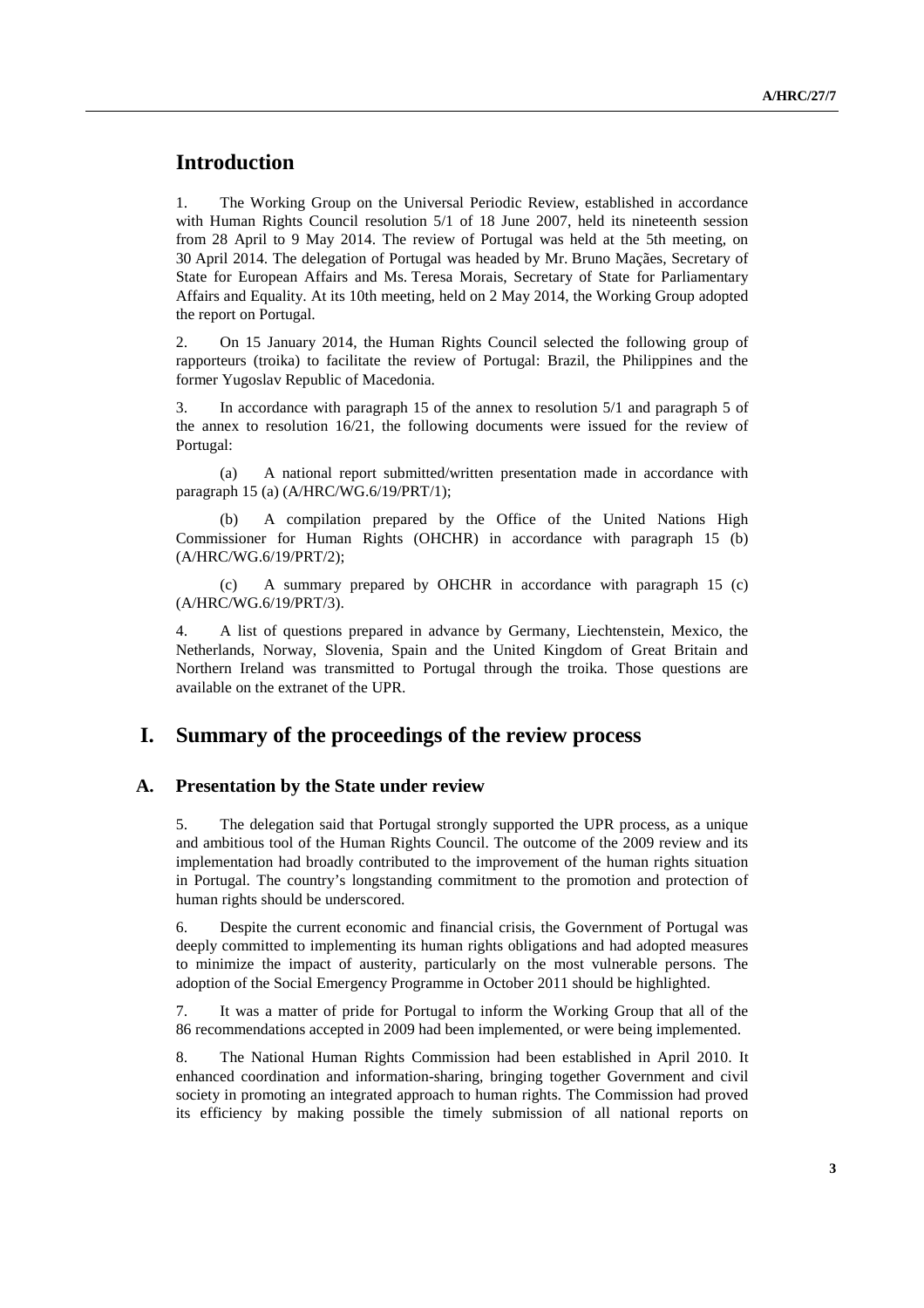implementation to the United Nations treaty bodies. Portugal currently had no reports overdue.

9. Portugal was a party, without reservations, to eight core United Nations human rights treaties and their optional protocols, of which it had ratified a number since 2009.

It should be underscored that Portugal had implemented its national action plans on gender equality, domestic and gender-based violence, trafficking in human beings, female genital mutilation, the integration of Roma (Cigano) communities, United Nations Security Council resolution 1325 (2000) on women, peace and security, and persons with disabilities.

11. The immigration integration policies pursued by Portugal had received international recognition in the *2010 World Migration Report* and had been ranked second in the Migration Integration Policy Index in 2010 and 2011.

12. The delegation responded to the questions submitted in advance by Germany, Liechtenstein, Mexico, the Netherlands, Norway, Slovenia, Spain and the United Kingdom of Great Britain and Northern Ireland as follows.

13. In connection with its candidacy for the Human Rights Council (2015-2017), Portugal was willing to build bridges and foster dialogue with a view to achieving the universality of human rights. It was committed to the promotion and protection of all human rights, drawing inspiration from the fact that it had been one of the first countries in the world to abolish the death penalty, and was building on its multilateral experience on economic, social and cultural rights, and the rights of women, children and youth.

14. Portugal strongly supported the International Criminal Court and was deeply committed to cooperating with it. Portugal had amended its national Constitution prior to ratifying the Rome Statute, and had also amended the relevant national criminal legislation. The internal process for the ratification of the Kampala amendments was ongoing.

15. Reform of the judiciary system, aimed at making the court system more efficient, faster and accessible, was under way. The administrative reorganization of the judicial system would be concluded by the end of 2014.

16. Under Portuguese law on criminal procedure, pre-trial detention was deemed to be a coercive measure of an exceptional nature. It was limited to specific cases and could not exceed a period of between 4 and 18 months. In cases of terrorism, violent or highlyorganized crime or crimes punishable by more than 8 years' imprisonment, the maximum time period in detention could vary from six months to two years. If a criminal investigation had not reached a conclusive result within those time periods, detainees were released and entitled to claim compensation from the State. There were specific detention facilities for pre-trial detainees.

17. Training on human rights was provided on an ongoing basis to law enforcement officials and members of the security forces in order to prevent ill-treatment and abuse. All allegations of ill-treatment and abuse were duly investigated and those found responsible were punished.

18. It should be emphasized that the use of Taser weapons was subjected to very strict rules. The law enforcement forces possessed a mere 76 Tasers, and the use of such weapons in prisons had been suspended since 2010.

19. Under the inclusive "More and Better Education" policy, education was free and compulsory up to the age of 18 years. All children, including those of undocumented immigrants, had access to the national education system. There were no segregated schools or classes, and special attention was given to disadvantaged groups.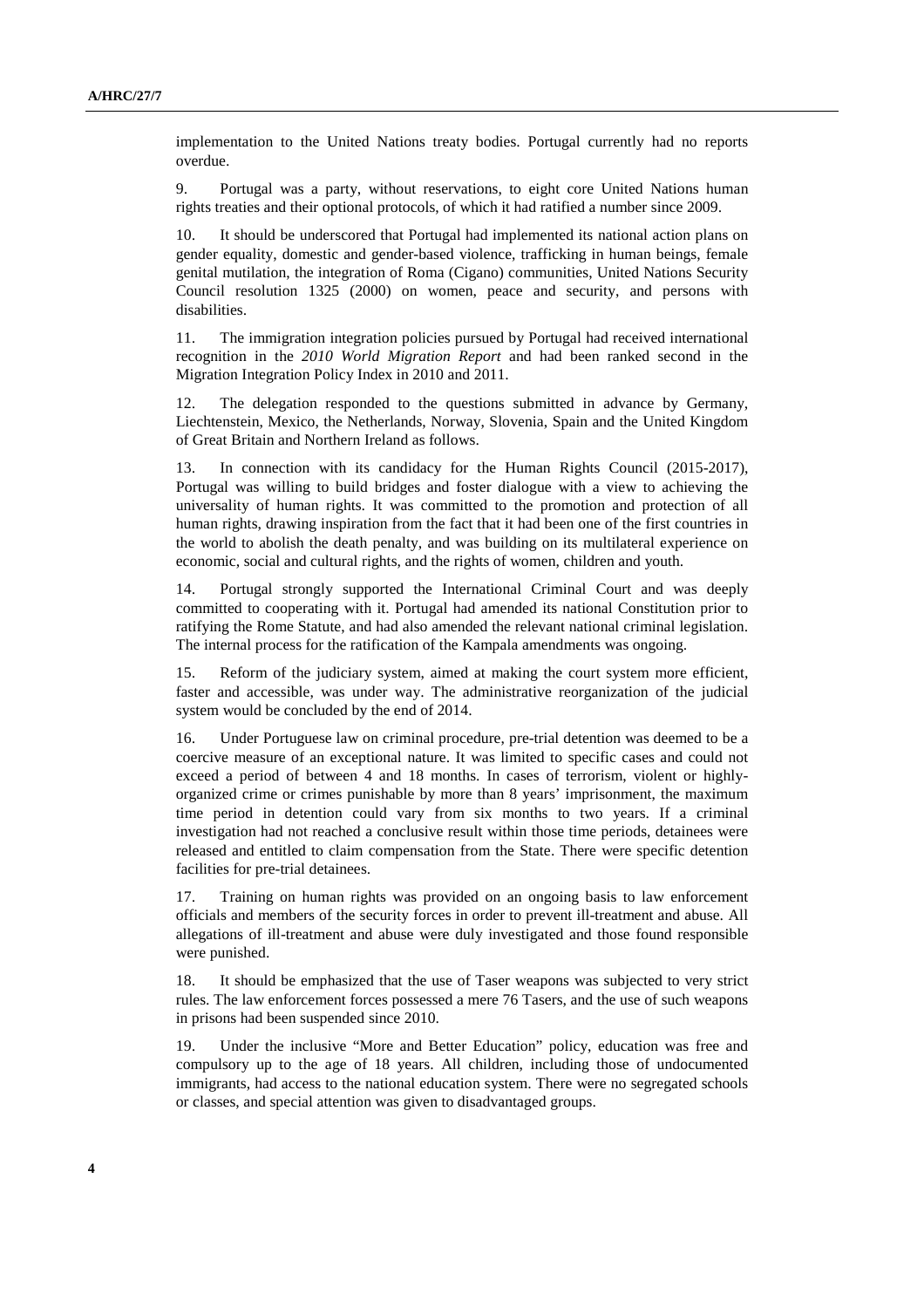20. The National Strategy for the Integration of Roma Communities 2013-2020, adopted in 2013, aimed to achieve the full and effective integration of Roma communities in Portuguese society by 2020.

21. Immigrant communities had full access to public services. All immigrants, regardless of their status, had access to the national health system. A number of National Support Centres for Migrants offered a wide range of services to facilitate the integration of immigrants.

22. Portugal had placed emphasis on the importance of maintaining an open dialogue with civil society in recent years. The National Human Rights Commission met regularly with civil society. Non-governmental organizations (NGOs) were systematically involved in the preparation of reports to the United Nations treaty bodies, as well as in the UPR process.

23. Portugal was currently preparing an initiative on corporate social responsibility, which included a specific chapter on the United Nations Guiding Principles on Business and Human Rights.

24. The Second National Plan against Trafficking in Human Beings had had a 91 per cent implementation rate. The Third National Plan against Trafficking in Human Beings 2014-2017 was being implemented. Action against trafficking in human beings had focused on increasing the number of multidisciplinary teams and providing training to security forces, labour inspectors and the judiciary, as well as on improving mechanisms for the detection of potential victims.

25. Pursuant to a European Union directive, Portugal had broadened the definition of the crime of human trafficking to include all forms of exploitation. Legislation on combating organized crime and on covert operations had also been amended to apply to human trafficking. The low number of prosecutions and convictions for that crime was not the result of a lack of resources, but arose from the difficulty in proving crimes of great complexity, often committed by organized cross-border actors. That issue had been addressed by intensifying training for all those involved in investigations and for the judiciary. In 2013, the number of shelters for victims of human trafficking had been increased from one to three. All those shelters were run by State-funded NGOs.

26. The Fourth National Plan against Domestic Violence had been fully implemented and the Fifth National Plan to Prevent and Combat Domestic and Gender-based Violence 2014-2017 was already under way. The Fifth National Plan integrated the Third Programme of Action for the Prevention and Elimination of Female Genital Mutilation 2014-2017, and invested more heavily in prevention, on inter-service cooperation and victim support.

27. Strenuous efforts were being made to disseminate information on gender violence and to raise awareness among potential victims, as well as the community at large. European Union data indicated that awareness of domestic violence in Portugal was significantly above average. The country's capacity to provide psychosocial support had increased; in addition, security forces were given training on appropriate ways of handling domestic violence cases, and on proactive identification of situations of domestic violence.

28. Portugal had greatly increased its capacity to protect victims of domestic and gender-based violence. Not only had the remote assistance service been broadened, but the use of surveillance measures, namely, electronic monitoring bracelets for offenders, had increased; safe transportation for victims and their children was provided; support and shelter capacity had been reinforced, especially for emergency situations; and, lastly, a safe and supportive process was in place for those leaving shelters. A municipalities' network and the Institute for Housing and Urban Rehabilitation facilitated access to housing. The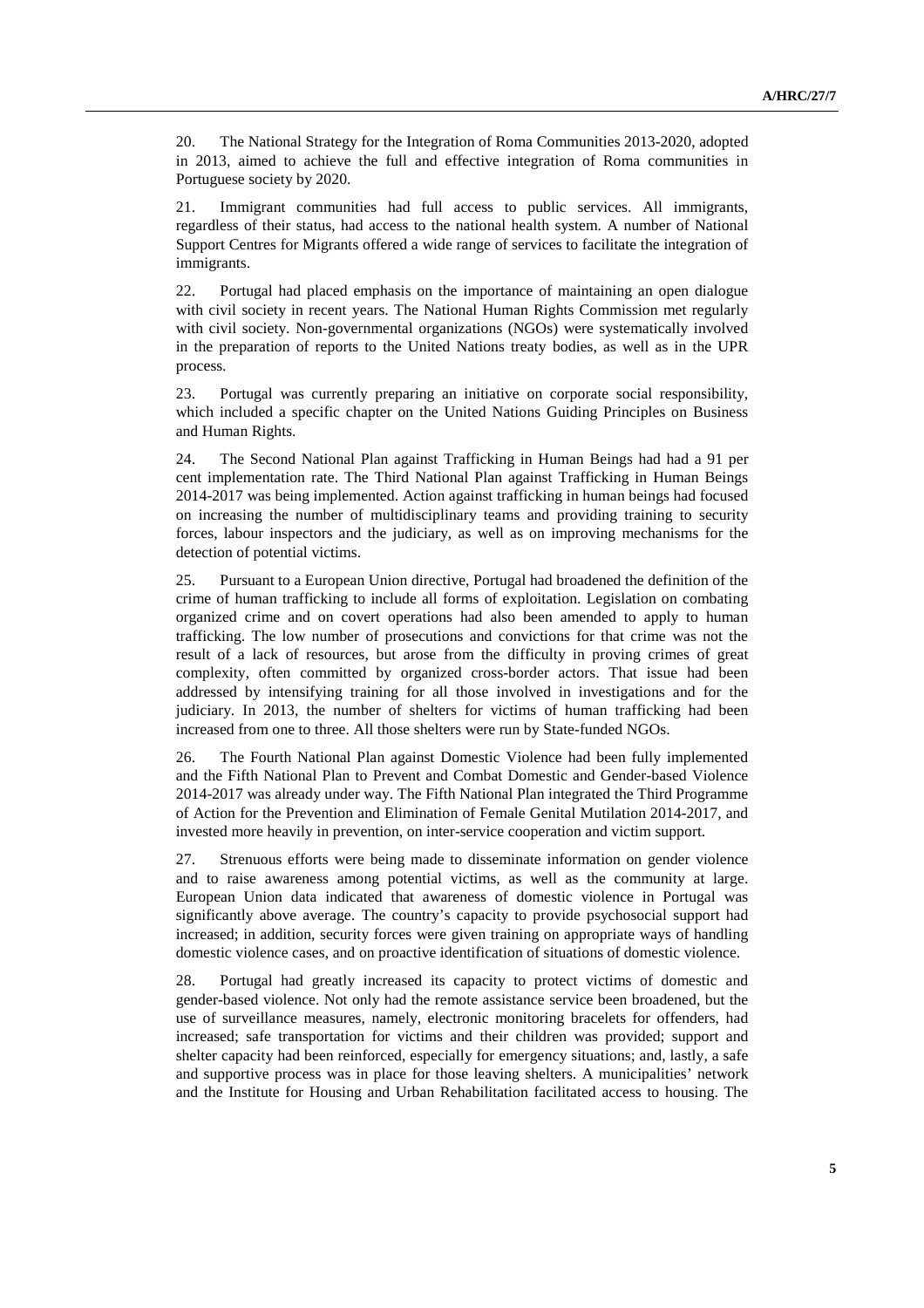Fifth National Plan reinforced prevention, and enhanced awareness-raising activities with a focus on the most vulnerable victims, including elderly persons and women in rural areas.

29. With regard to gender equality, according to the Organization for Economic Cooperation and Development 62 per cent of posts in the Portuguese civil service were occupied by women. Women occupied 38 per cent of high-ranking positions and 58 per cent of middle-ranking positions. A Council of Ministers resolution issued in 2012 required all State-owned companies to approve and implement an equality plan. The Framework Law for Regulatory Entities of 2013 provided that the position of Chairperson of the Board of Directors of such entities should be occupied by men and women in rotation, and required a minimum of 33 per cent female or male representation on such boards.

30. Wage discrimination based on gender was prohibited in Portugal. The average wage gap between men and women in Portugal, according to Eurostat, was 15.7 per cent in 2012, below the European Union average. A recent report commissioned by the Government on women in the labour market would be discussed with social partners. In March 2013, a Council of Ministers resolution had been issued, requiring the preparation of reports on pay disparities between men and women, in addition to action to combat those disparities.

#### **B. Interactive dialogue and responses by the State under review**

31. During the interactive dialogue, 74 delegations made statements. Recommendations made during the dialogue are to be found in section II of the present report.

32. The Czech Republic commended the efforts of Portugal to improve the access of Roma to education through the National Strategy for the Integration of Roma Communities, and drew attention to the challenges involved in addressing the underlying social factors and ensuring the full cooperation of all stakeholders.

33. Ecuador commended the establishment of the National Human Rights Commission. It appreciated the priority given by Portugal in recent years to action against gender-based violence, human trafficking and female genital mutilation, in addition to action for the integration of Roma communities and in support of migrants, persons with disabilities and older persons.

34. Italy commended the action taken by Portugal to prevent trafficking in human beings and violence against women. It noted that the adoption of rigorous budgetary measures in response to the economic crisis might have undermined the enjoyment of economic, social and cultural rights by the most vulnerable children and women.

35. Finland asked about measures taken to minimize the impact of austerity policies on the Roma community. Noting treaty body recommendations that greater attention should be paid to the tendency not to report domestic violence owing to traditional attitudes, it asked for further information on measures to investigate cases of domestic violence effectively and the impact thereof on women belonging to minority groups.

36. France welcomed the ratification by Portugal of the International Convention for the Protection of All Persons from Enforced Disappearance and the Optional Protocol to the Convention against Torture and Other Cruel, Inhuman or Degrading Treatment or Punishment. It commended the action being taken to counter racism and to address prison overcrowding. Since domestic violence persisted despite the measures introduced by the Government, France asked whether any additional measures were envisaged to tackle the problem.

37. Germany praised Portugal for the situation of human rights in the country and welcomed, in particular, the recently initiated judicial reform. It requested further information on the impact of the National Strategy for the Integration of Roma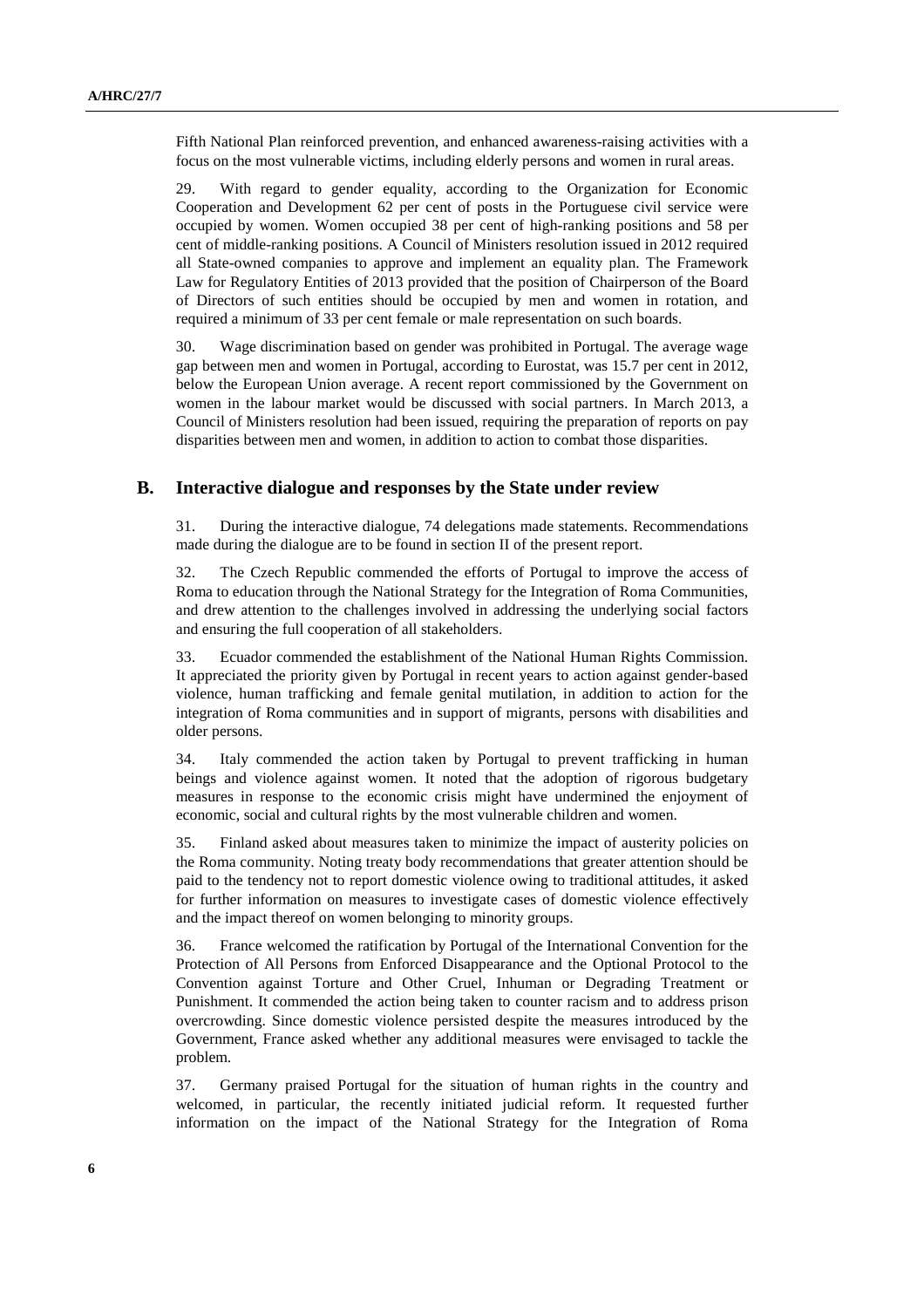Communities, in particular with regard to improvements in living conditions and access to social services, and on the main challenges.

38. Ghana commended Portugal for having issued a standing invitation to all special procedures. Referring to concerns expressed by the Committee on the Elimination of Racial Discrimination regarding the limited number of complaints of racial discrimination, Ghana asked whether Portugal had assessed the impact of initiatives to promote the integration of immigrants and to fight racism and racial discrimination. It enquired about the findings of the Immigration Observatory study on racist speech, and asked whether Portugal intended to ratify the International Convention on the Protection of the Rights of All Migrant Workers and Members of Their Families.

39. Greece commended the efforts of Portugal to promote and protect economic, social and cultural rights and asked about recent policies in that regard. It requested further information on measures to combat discrimination against women in the workplace and their participation in public life.

40. The Holy See acknowledged improvements in areas such as the prevention of human trafficking and child labour, as well as racial discrimination, intolerance and xenophobia and the integration of immigrants and ethnic minorities. It commended Portugal on its ratification of a significant number of human rights and humanitarian instruments.

41. Hungary welcomed the steps taken to expedite the investigation of crimes of domestic violence and the establishment of special teams for that purpose. It was concerned that the right of access to a lawyer was not effective for many detainees, and noted that the prison population had increased significantly and that juveniles were frequently accommodated with adults.

42. India enquired about measures taken to ensure accountability in the prevention of discriminatory conduct and manifestations of racist stereotypes and prejudice by law enforcement officials. It asked whether the Social Emergency Programme addressed the impact of austerity measures on the poorest and most vulnerable groups.

43. Indonesia welcomed the action being taken by Portugal to combat racism and discrimination and to promote the integration of migrants and marginalized groups. It noted that the National Strategy for the Integration of Roma Communities included measures in the areas of education, health, housing and employment, and comprised a cross-cutting dimension.

44. Iraq commended the measures and plans adopted by Portugal to end violence against women and children. It also welcomed the action taken to align national legislation with recently ratified international human rights instruments.

45. Ireland requested further information on the regular interaction between the National Human Rights Commission and civil society. While welcoming the measures taken to address discrimination against children, it noted that instances of discrimination continued to occur in practice. It considered that the criminalization of defamation was an inappropriate restriction on freedom of expression.

46. The Islamic Republic of Iran expressed concern about the increase in racist websites, particularly those targeting Roma and immigrants, and the increase in cases of discrimination, harassment and abuse of members of ethnic minorities. In addition, it expressed concern about the excessive use of force by law enforcement officials, and allegations of torture and other forms of ill-treatment.

47. Estonia encouraged Portugal to step up its efforts to ensure that the education system was inclusive, particularly for immigrants, ethnic minorities, girls and women. It welcomed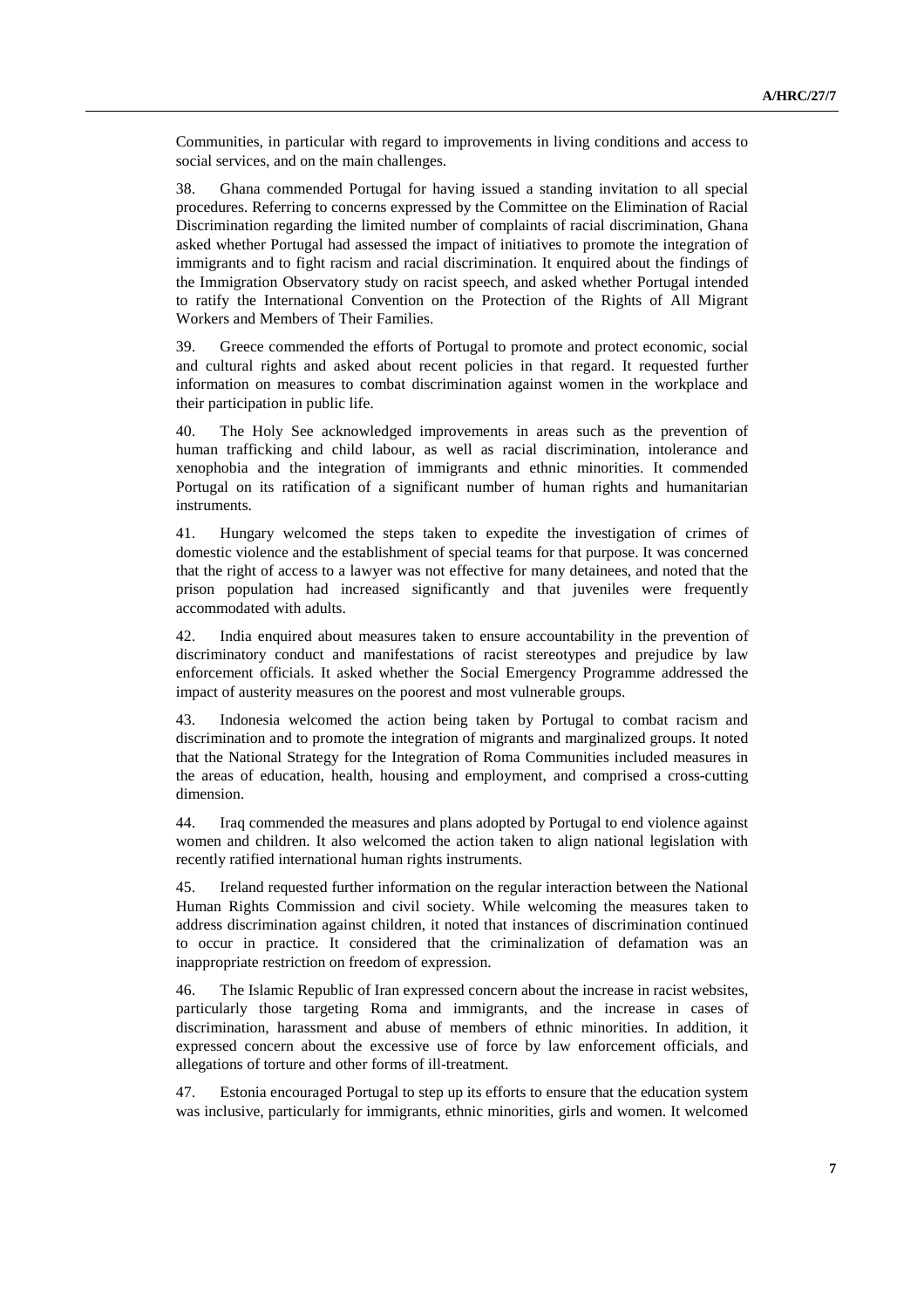the fact that financial austerity measures had not disproportionately affected human rights structures. It encouraged Portugal to continue to promote human rights education, training and awareness-raising.

48. Kenya welcomed the ratification by Portugal of a number of human rights instruments and policy frameworks and encouraged it to ensure their effective implementation. It noted that certain human rights mechanisms had expressed concern with regard to disparities in the enjoyment of human rights by some minority groups.

49. Kyrgyzstan commended the Government of Portugal for its recognition of human rights as an essential component of socioeconomic development strategies. It welcomed the ratification by Portugal of a wide range of human rights and humanitarian treaties, as well as the establishment of the National Human Rights Commission. It commended Portugal on the progress achieved in protecting and promoting migrant rights.

50. Libya commended the action taken by Portugal to implement the recommendations of the first UPR and the establishment of the National Human Rights Commission. It welcomed the steps taken to combat racial discrimination and to promote tolerance.

51. Malaysia commended the role of the National Human Rights Commission in coordinating and sharing information on human rights issues with the relevant stakeholders. It encouraged the Government to implement the human rights policies and programmes that it had adopted. It highlighted measures to combat trafficking in persons and to protect victims.

52. Mauritania commended the action taken by Portugal to combat violence against women and to eliminate racial discrimination, and praised the work of the High Commissioner for Immigration and Intercultural Dialogue.

53. Mexico welcomed the establishment of the National Human Rights Commission and commended its impressive efforts to submit pending reports to the treaty bodies. It noted the progress made in combating racial discrimination and discrimination based on sexual orientation, and the inclusion of such issues in the National Plan for Equality.

54. Montenegro welcomed the enhancement of the institutional and legislative human rights framework, the development of policy instruments and the establishment of the National Human Rights Commission. Noting that immigrants, foreigners and ethnic minorities continued to face discrimination, it enquired about the action taken to prevent further discrimination against vulnerable groups.

55. Morocco commended the importance attached to the prevention of racist and discriminatory acts targeting migrants and ethnic groups. It welcomed the action taken by the High Commissioner for Immigration and Intercultural Dialogue, particularly the "Promotion of intercultural life at local level" initiative. It also commended the measures taken to promote economic, social and cultural rights.

56. Mozambique noted that Portugal accorded priority to economic, social and cultural rights and the right to education. It commended the fact that Portugal had implemented 97 per cent of the recommendations from the first UPR and noted that none of its periodic reports to the human rights treaty bodies were overdue.

57. Namibia noted that the National Human Rights Commission had strengthened dialogue, consultations and information-sharing with all human rights stakeholders in Portugal and with the country's international strategic partners. It noted with satisfaction that Portugal had ratified eight core human rights treaties and related optional protocols since 2009.

58. The Netherlands commended Portugal on its forward position on equal rights for lesbian, gay, bisexual and transgender persons, as reflected in the Gender Identity Act. It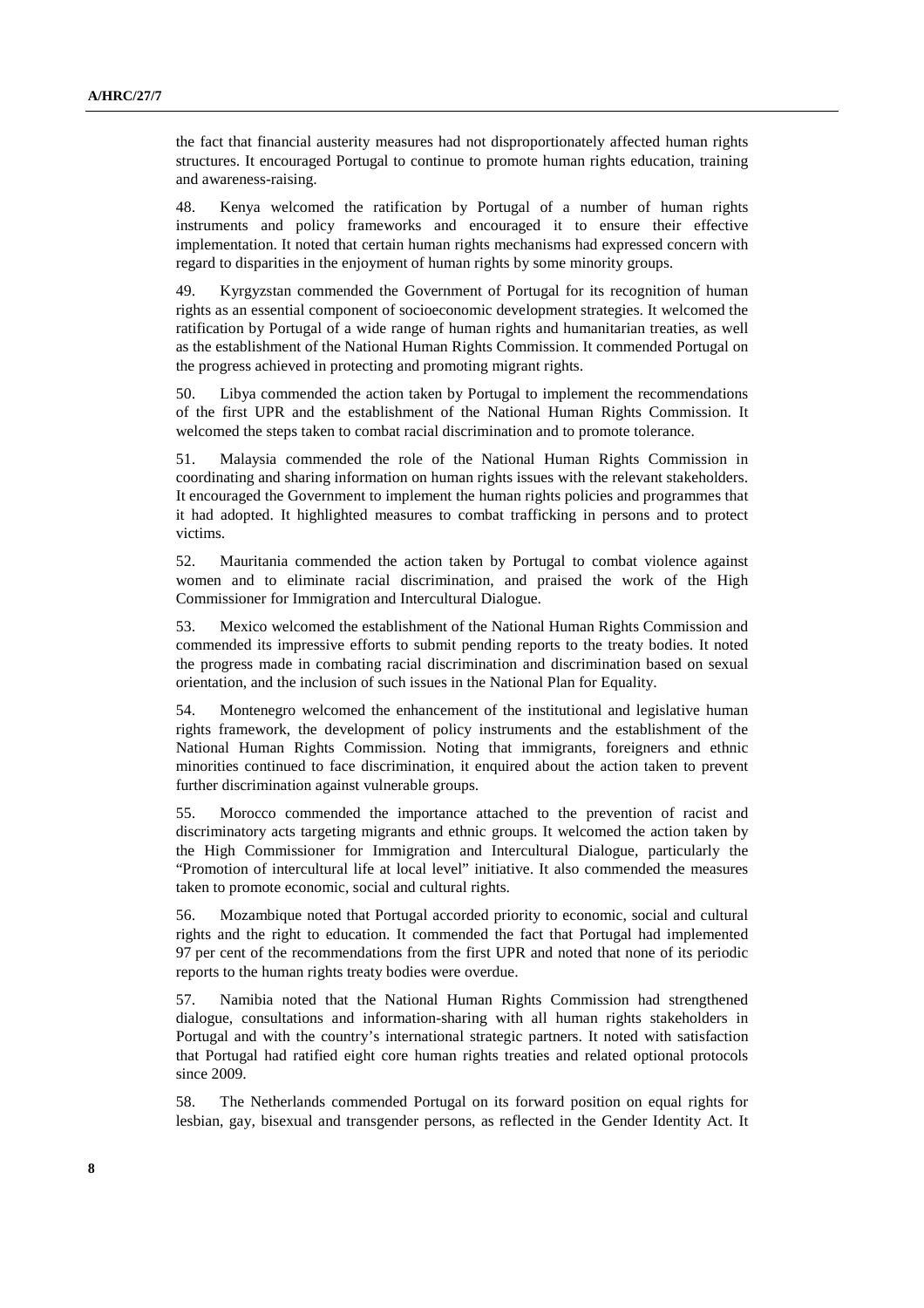expressed concerns about the status of minorities, including Roma, particularly their access to public services, and about the duration of legal procedures and the conditions of detainees.

59. Nicaragua noted that Portugal had made considerable progress since the first UPR in the fight against racism and discrimination, in promoting human rights education and in countering domestic violence. In addition, it noted that Portugal played a leading role in promoting economic, social and cultural rights.

60. Norway expressed concern about the number of deaths among women as a result of domestic violence. It drew attention to overcrowding in prisons, allegations of ill-treatment of patients in a psychiatric prison hospital and concerns regarding high rates of suicide among inmates. A number of judgments handed down by the European Court of Human Rights had not been fully executed.

61. The delegation of Portugal recalled that the National Strategy for the Integration of Roma Communities 2013-2020 incorporated numerous different strands of action aimed at promoting Roma rights. Under the Strategy, a survey had been conducted among municipalities to ascertain the living or housing conditions of those communities. The survey had indicated that 7 per cent of social housing was occupied by members of Roma communities, although they represented a mere 0.5 per cent of the total population. As far as education was concerned, Portugal was seeking to ensure that Roma communities had access to education of a good quality at all levels by means of various programmes, such as a programme aimed at raising awareness of the importance of learning and achieving good grades.

62. With regard to prison conditions, efforts had been made to rehabilitate and build prison facilities despite constraints in public funding arising from the commitments undertaken in the framework of the Economic and Financial Adjustment Programme. The need to promote alternative measures to imprisonment, such as home arrest with electronic monitoring, should be underscored, and legislation on that issue had been adopted in 2010. Juvenile offenders were housed in separate accommodation from adult prisoners. Legal aid was guaranteed to detainees as provided for under the Constitution and prisoners could meet with their defence lawyers in private.

63. Economic and social conditions in the context of the financial crisis had been addressed under the Social Emergency Programme adopted in 2011, and under other incentive programmes for the most vulnerable groups. Benefits and pensions had been increased and assisted housing had been provided for young people, among other measures. Maintaining support for NGOs had been prioritized and a number of programmes had been funded. Support for solidarity institutions had increased considerably between 2009 and 2013, despite the financial crisis.

64. While Portugal was unable to ratify the Migrant Workers Convention as a member of the European Union, the rights of migrant workers were strongly protected under its national laws.

65. The training of law enforcement officials was a priority for Portugal, which had established human rights training centres and had incorporated human rights in the curriculum of the national police force.

66. Both of the current national action plans for equality and combating violence against women envisaged specific measures for particular vulnerable and minority groups. The increase in the number of domestic violence complaints was a positive sign of greater awareness of the issue, which itself was a result of public campaigns and of specific training provided to law enforcement officials. A number of efforts had contributed to the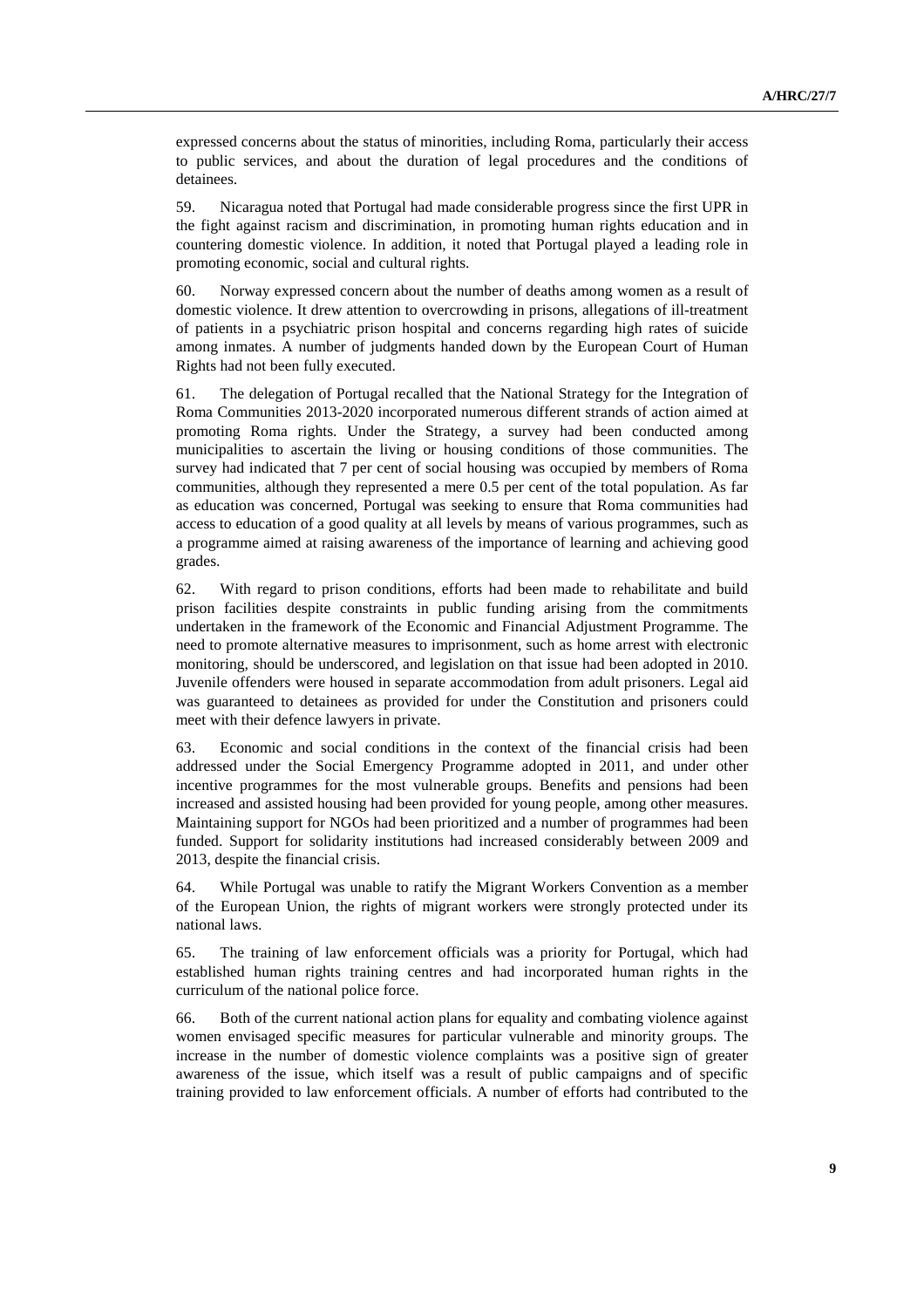increase in complaints, particularly efforts to enable and empower women to make complaints. The greatest concern was reserved for cases that did not come to light.

67. The Fifth National Plan for Gender Equality, Citizenship and Non-discrimination provided for enhanced measures relating to gender equality in the labour market. In addition, existing bodies such as the Commission for Equality in Labour and Employment were able to receive complaints. Complaints about work conditions could be submitted to the Labour Inspectorate, which was able to apply the necessary sanctions.

68. The Parity Act of 2006 had helped to increase the participation of women in public life through the introduction of a quota policy. The increase was evident in the relevant statistics.

69. In connection with human trafficking, a system for flagging and identifying victims had helped to tackle the phenomenon more effectively. The current Third National Action Plan to Prevent and Combat Trafficking in Human Beings also targeted labour exploitation of and trafficking in children. Efforts to address the issues of child labour and of street children had produced tangible results.

70. Paraguay welcomed the establishment of the National Human Rights Commission and the appointment of an Ombudsman. It commended Portugal on the elaboration of policies to counter racial discrimination and encouraged it to continue taking resolute action to prevent discrimination against immigrants and ethnic minorities in access to housing, employment, education and health care.

71. The Philippines welcomed the adoption by Portugal of human rights policy instruments, including national plans to combat human trafficking and gender-based violence and to integrate immigrants and the Roma community. It urged Portugal to promote and protect the human rights of migrants in addition to those of its own people.

72. Poland expressed appreciation for the efforts of Portugal to comply with recommendations on equality and non-discrimination, and commended it on measures taken to combat domestic violence, including the adoption of a national plan.

73. Qatar welcomed the adoption by Portugal of comprehensive plans and strategies for human rights and the establishment of the National Human Rights Commission. It commended Portugal on the adoption of the Second National Plan against Trafficking in Human Beings and on legislative amendments expanding the concept of trafficking in persons to include begging, slavery and exploitation in other criminal activities.

74. The Republic of Korea expressed appreciation for the endeavours of Portugal to improve human rights, combat discrimination, prevent violence against women, promote the rights of the child and establish the National Human Rights Commission. Portugal had displayed outstanding leadership in promoting human rights internationally. It invited Portugal to pay closer attention to the negative impact of austerity measures on the most vulnerable groups.

75. The Republic of Moldova commended Portugal on its commitment to human rights and its engagement with international human rights mechanisms. It expressed appreciation for the establishment of the National Human Rights Commission, and invited Portugal to elaborate on the objectives and priorities of the Second Plan for Immigrant Integration. It noted the low number of convictions for human trafficking.

76. The Russian Federation expressed concern about deteriorating detention conditions, reduced safety resulting from cuts in the number of prison officers, and prison overcrowding. It also expressed concern about the duration of legal proceedings, and noted that trafficking in human beings continued to be an acute problem. It commended the campaign to combat domestic violence.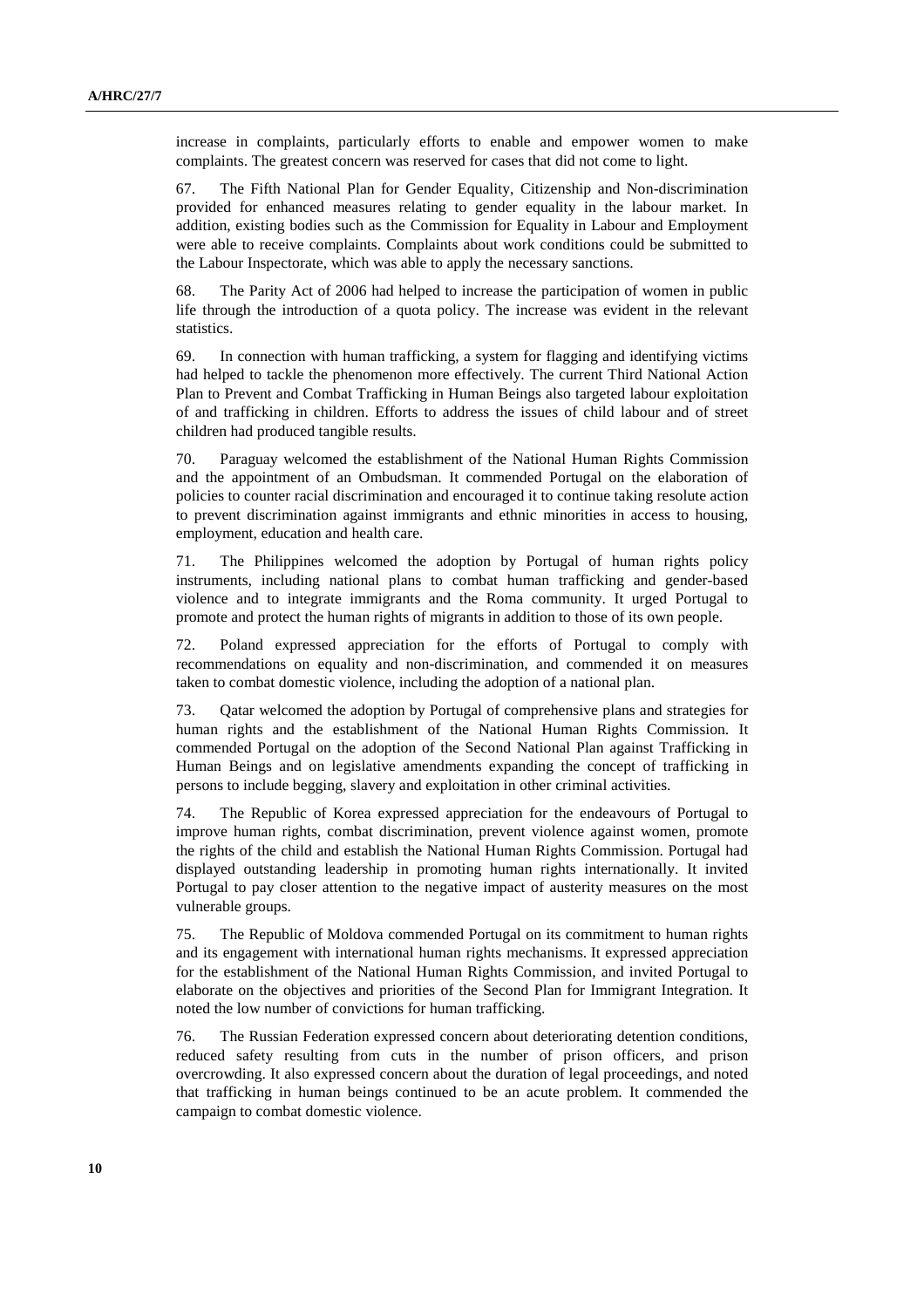77. Senegal praised the progress made by Portugal in implementing the recommendations of the first UPR. It welcomed the adoption of policies that promoted the economic, social and cultural rights of the elderly and of persons with disabilities.

78. Serbia welcomed the progress made by Portugal in implementing the recommendations of the first review cycle. It commended the establishment of the National Human Rights Commission and the ratification of international human rights instruments including the International Convention for the Protection of All Persons from Enforced Disappearance, the Optional Protocol to the International Covenant on Economic, Social and Cultural Rights, the Optional Protocol to the Convention against Torture and Other Cruel, Inhuman or Degrading Treatment or Punishment, the Optional Protocol to the Convention on the Rights of the Child on a communications procedure and the Optional Protocol to the Convention on the Rights of the Child on the sale of children, child prostitution and child pornography. It acknowledged the efforts of Portugal to combat racism and promote the socioeconomic integration of migrants.

79. Sierra Leone commended the establishment of the human rights mechanism. It was important to ensure that austerity measures did not adversely affect vulnerable groups or the implementation of existing human rights obligations. Sierra Leone applauded the call by Portugal for States to ratify the International Covenant on Economic, Social and Cultural Rights.

80. Slovakia appreciated the commitment of Portugal to human rights and the rights of the child and commended it on its ratification of the Optional Protocol to the Convention on the Rights of the Child on a communications procedure and other international human rights instruments. It welcomed the establishment of the National Human Rights Commission, and asked what further human rights indicators would be developed by that body.

81. Slovenia welcomed the progress made by Portugal in combating violence against women and, in particular, the legislative amendments introduced in order to extend the concept of domestic violence and the measures taken to reduce social acceptance of domestic and gender-based violence. It expressed appreciation for positive developments in the field of sexual orientation and gender balance.

82. South Africa encouraged Portugal to continue sponsoring Human Rights Council resolutions and welcomed the establishment of the National Human Rights Commission and human rights policy instruments on equality, trafficking, female genital mutilation and immigrant integration.

83. Spain commended Portugal on its efforts to combat domestic violence through the adoption of national plans. Although Portuguese law guaranteed equal pay for men and women, gender disparities persisted. Despite the fact that the national education system was highly inclusive, Roma continued to suffer discrimination.

84. The State of Palestine commended the efforts of Portugal to implement previous UPR recommendations. It welcomed the innovative measures taken to promote the integration of vulnerable communities and to fight racial discrimination. It also welcomed legislative and other measures aimed at combating domestic violence.

85. Thailand expressed appreciation for the implementation by Portugal of the recommendations of the first UPR and its ratification of human rights instruments. It commended Portugal on initiatives concerning non-discrimination against children in respect of access to education and health care, including migrant children in irregular situations. It commended the focus of Portugal on gender equality and on combating violence against women.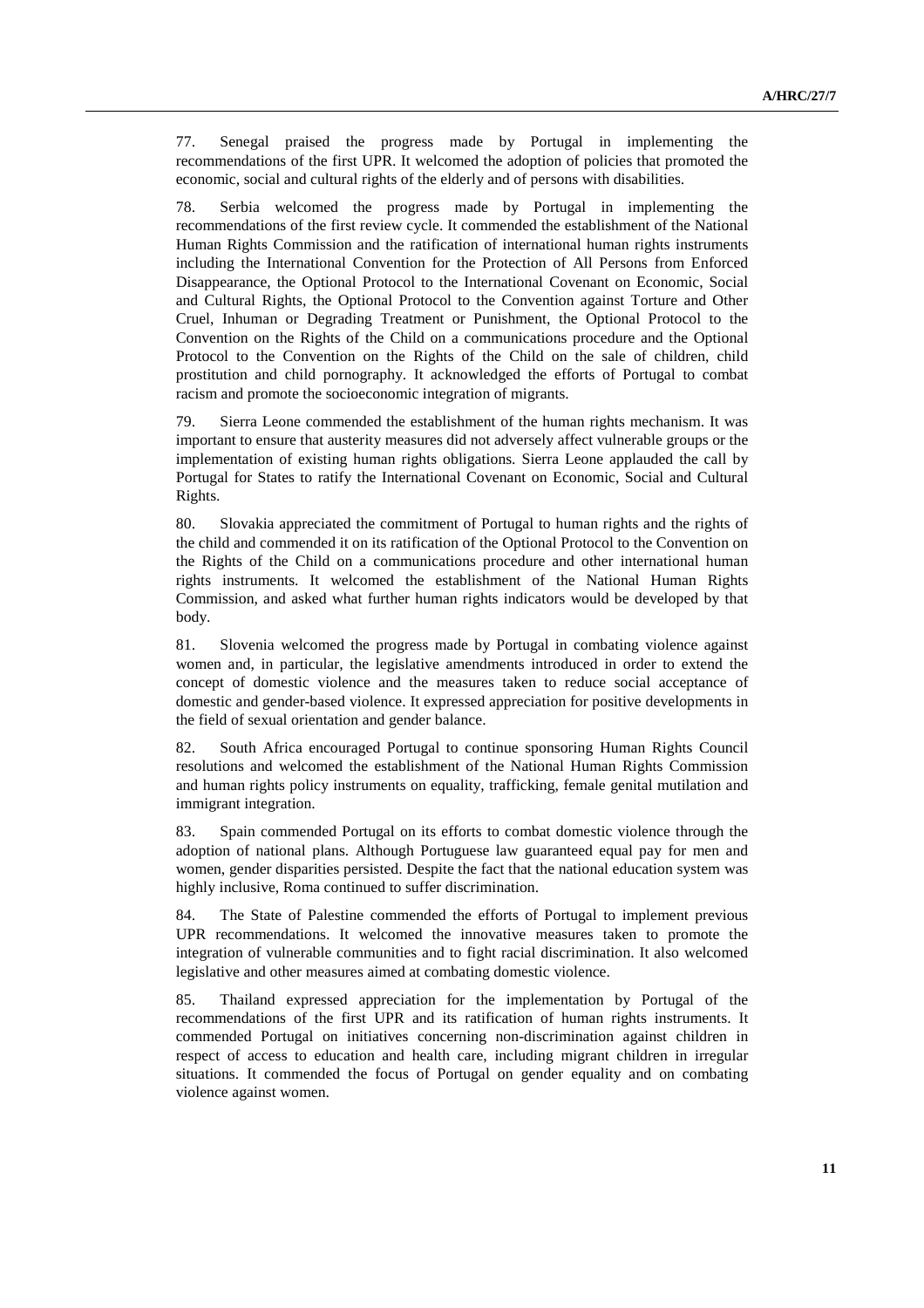86. The former Yugoslav Republic of Macedonia welcomed the ratification by Portugal of international instruments and the establishment of the National Human Rights Commission. It expressed appreciation for the efforts of Portugal to promote economic, social and cultural rights, and its creation of a social emergency plan.

87. Timor-Leste noted the positive steps taken by Portugal to promote human rights, and its efforts to implement the recommendations of the previous UPR. It commended Portugal on maintaining its human rights obligations throughout the financial crisis, and on its creation of a social emergency plan for vulnerable groups.

88. Tunisia noted the progress made by Portugal since the first UPR review, in particular the creation of a National Human Rights Commission, the ratification of international and regional instruments and the adoption of strategies and action plans to promote human rights. Tunisia encouraged Portugal to strengthen efforts to combat racism and xenophobia.

89. Turkey welcomed the establishment of the Portuguese National Human Rights Commission. It commended Portugal on the steps taken to overcome the economic crisis and asked what measures were in place to improve prison capacity, following the easing of the financial crisis. It asked what steps had been taken to combat racism and discrimination, especially for Roma and immigrants, and what assistance was provided to victims of human trafficking.

90. Ukraine requested further information on the Third Plan for Immigrant Integration and on experience in implementing previous such plans. It asked whether immigrants were subject to professional constraints and enquired about the impact of the economic crisis on immigrant employment, in addition to putting other questions concerning equal pay for immigrant workers.

91. The United Arab Emirates commended Portugal on its implementation of all of the accepted recommendations from the first UPR and on the progress achieved in respect of social justice. It requested further information about the results of the Social Emergency Plan, launched in October 2011.

92. The United Kingdom of Great Britain and Northern Ireland welcomed the establishment of the National Human Rights Commission and the commitment of Portugal to ratifying human rights treaties, including the Optional Protocol to the Convention against Torture. It was pleased to note the fourth and fifth national plans against domestic and gender-based violence, and asked what measures had been taken to reduce social acceptance of those forms of violence.

93. The United States of America commended Portugal for its strong human rights record, although it expressed concern at reports of excessive use of force by the police and of abuse and mistreatment of prisoners by prison guards. It expressed concern that compulsory arbitration should only be imposed on workers and employer organizations in cases of acute national or local crisis, consistent with the principle of voluntary negotiation as set out in the International Labour Organization (ILO) Right to Organize and Collective Bargaining Convention, 1949 (No. 98).

94. Uruguay noted the ratification by Portugal of international human rights instruments and its introduction of policies in numerous fields, as well as its establishment of an Ombudsman as a mechanism for the prevention of torture. Uruguay wished to learn more about the assistance provided to child victims of trafficking and how Portugal had maintained economic, social and cultural rights during the economic crisis.

95. Uzbekistan expressed concern regarding manifestations of xenophobia and racism as well as discrimination against immigrants and foreigners, particularly Roma and persons of African descent, in education, health care, employment and housing. There had also been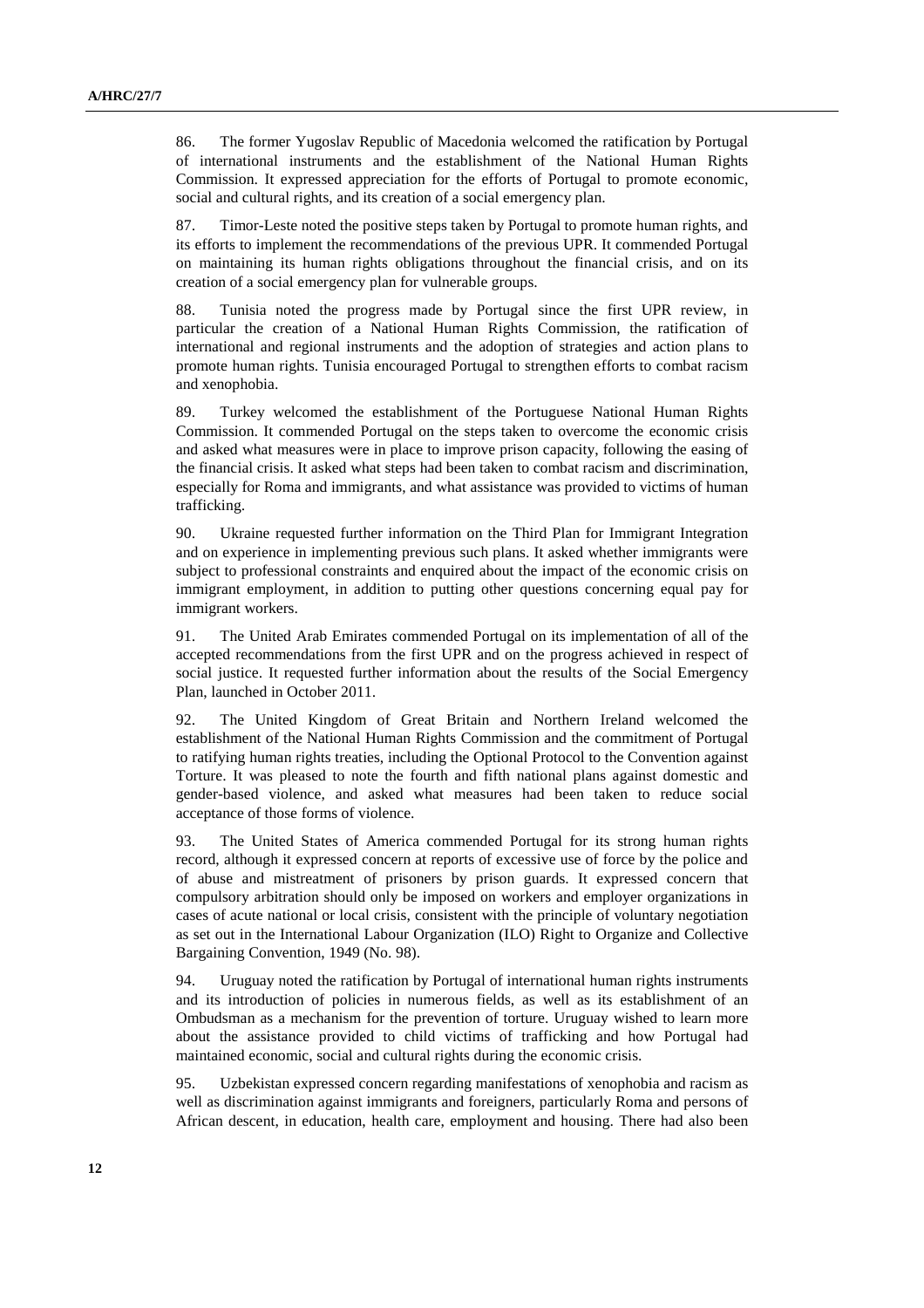allegations of abuse and ill-treatment by police officers and prison guards, and reports of overcrowding and poor health conditions in prisons, high detainee mortality rates and drug abuse by detainees.

96. The Bolivarian Republic of Venezuela commended Portugal on the measures taken to promote inclusive education despite the economic crisis, and on the introduction of the fourth and fifth plans against domestic and gender-based violence. It expressed concern about the discrimination suffered by migrants, persons of foreign origin and ethnic minorities and noted that there had been an increase in racism and racial discrimination.

97. Viet Nam commended the commitment of Portugal to promoting human rights, especially against the backdrop of the economic crisis. It appreciated the adoption of the Social Emergency Plan to support vulnerable individuals. It noted the achievements of Portugal in combating discrimination against women, ethnic minorities and migrants.

98. Albania commended the ratification by Portugal of human rights instruments, and welcomed the legal amendments adopted extending the concept of domestic violence. It commended Portugal on the adoption of a national strategy for the integration of Roma communities, prepared following broad consultation.

99. Algeria welcomed the efforts of Portugal to implement the recommendations of the previous UPR, including by the creation of a National Human Rights Commission. It noted that Portugal had also ratified international treaties and adopted domestic policies on combating violence against women and human trafficking, and that it had elaborated a disability strategy.

100. Angola welcomed the continuing commitment of Portugal to human rights, and the creation of the National Human Rights Commission. It noted the adoption by Portugal of measures to promote and protect the rights of immigrants and ethnic minorities and to combat racial discrimination, and commended the introduction of the Second Plan for Immigrant Integration and the National Strategy for the Integration of Roma Communities 2013-2020.

101. Argentina commended Portugal on its ratification of international instruments, including the International Convention for the Protection of All Persons from Enforced Disappearance, and on its introduction of the Second Plan for Immigrant Integration. Argentina would be particularly interested to learn about the initiatives taken to combat racial discrimination and to integrate migrants and marginalized groups.

102. Australia welcomed the priority given by Portugal to the prevention and investigation of domestic violence and noted the adoption of the national plans against domestic and gender-based violence. It expressed concern about reports of increased domestic violence against elderly people and of ill-treatment of persons detained by the police and in prison. It acknowledged the efforts expended by Portugal in order to address the discrimination and societal disadvantage experienced by Roma communities.

103. Bangladesh said that Portugal was known for its commitment to human rights. It commended Portugal for hosting migrants and for promoting managed migration, which provided a good example for other countries in the region. Nevertheless, reports of illtreatment of migrants continued to give cause for concern, as did the possibility that the financial crisis could give rise to an increase in poverty and racial discrimination.

104. The Plurinational State of Bolivia recognized the progress made by Portugal since the first UPR cycle, and noted its ratification of international human rights treaties. It encouraged Portugal to continue to strengthen the protection of human rights through its institutions, standards and public policies.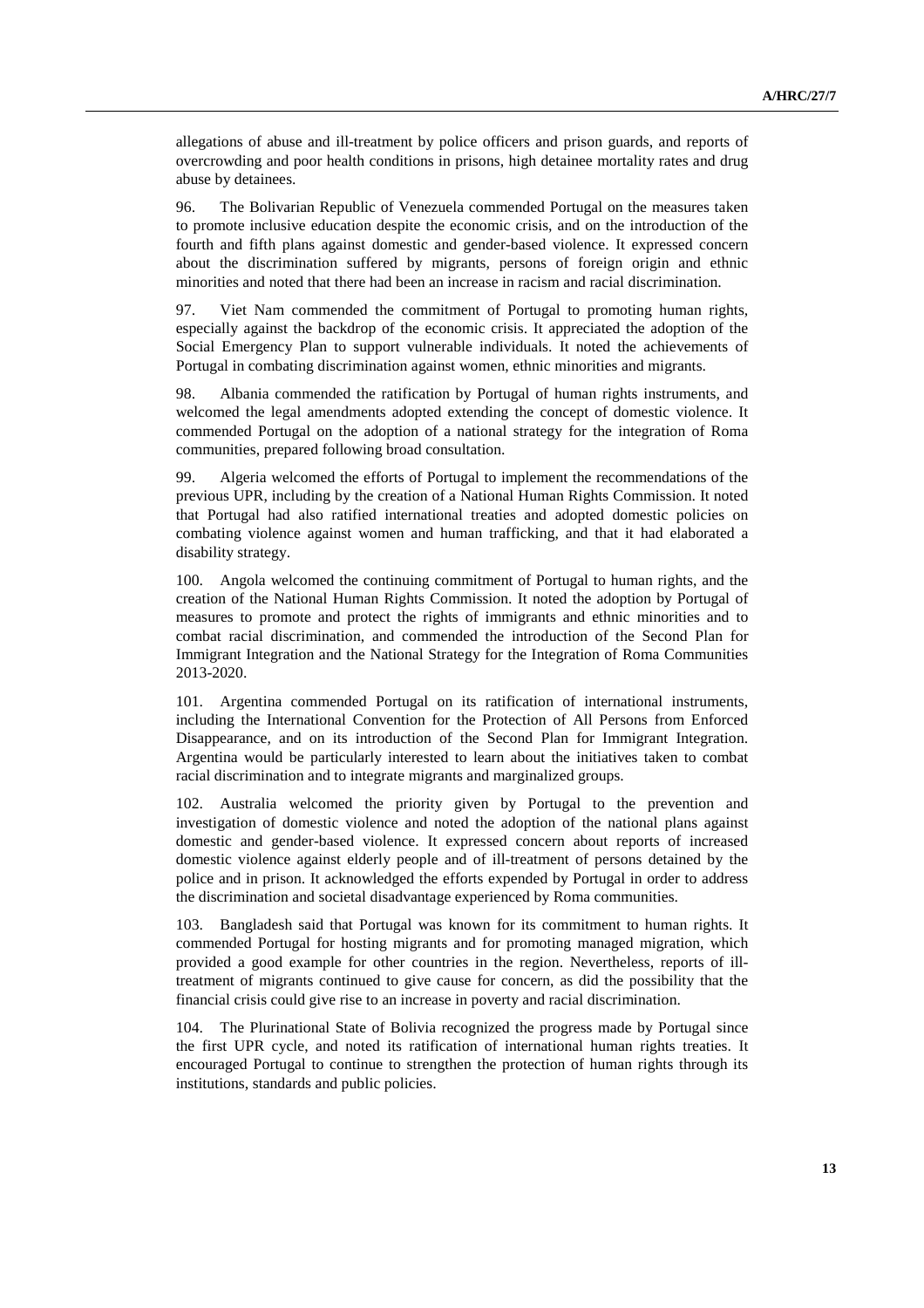105. Brazil expressed appreciation for the ratification by Portugal of the Optional Protocol to the Convention against Torture in 2013, and for the appointment of an Ombudsman as a national preventive mechanism. It welcomed the measures taken to combat domestic violence. The innovative drug policy of Portugal, founded on values of humanism and participation, was noteworthy. Brazil urged Portugal to strive to ensure that crises did not affect vulnerable groups. Cuts to the water supply in Lisbon gave cause for concern.

106. Bulgaria welcomed the efforts of Portugal to implement recommendations from the first UPR cycle. It noted that combating violence against women and domestic and genderbased violence were priorities for Portugal, and expressed appreciation for the introduction of legislative amendments to extend the concept of domestic violence.

107. Cabo Verde noted that Portugal had created a national committee for coordination and follow-up in respect of the plans and measures put in place as a result of its accession to international human rights instruments. It commended Portugal on the implementation of recommendations made during the first UPR cycle, and on the priority given to combating gender-based and domestic violence and to human rights education.

108. Canada asked what the specific results of the Fourth National Plan against Domestic and Gender-Based Violence 2011–2013 had been, what progress was under way for the fifth iteration of the plan (2014–2017) and what specific benchmarks had been identified. It welcomed the introduction of measures designed to improve human rights, including the establishment of a National Human Rights Commission and enhanced dialogue with civil society.

109. Chile appreciated the efforts made by Portugal to improve human rights, to minimize the effects of the economic crisis and to accede to international human rights instruments. It noted the creation of the National Human Rights Commission, which had improved coordination between public authorities and strengthened dialogue with civil society, and the measures taken to reduce early school leaving rates.

110. China recognized the efforts made by Portugal to deal with the impact of the international financial crisis on its economic and social development, and to guarantee the rights of vulnerable groups. Portugal had formulated national plans to combat domestic violence and human trafficking and to ensure access to education for all children. China expressed the hope that Portugal would continue to combat racism and support marginalized groups.

111. Costa Rica congratulated Portugal on its efforts to reach and maintain the highest standards in human rights, despite economic difficulties. It welcomed the creation of the National Human Rights Commission, the ratification by Portugal of the Optional Protocol to the Convention against Torture and its efforts to introduce policies on migrants and to combat racism and discrimination.

112. Côte d'Ivoire noted the action taken by Portugal since the previous UPR, including setting up the National Human Rights Commission. It welcomed the policies introduced to combat discrimination and racial and religious hatred and to promote the integration of minorities and migrants, in addition to the measures taken to combat domestic violence, to protect children and to improve the situation of persons with disabilities.

113. Egypt commended Portugal on the launch of the Programme of Action for the Elimination of Female Genital Mutilation and on increasing capacity to prosecute in cases of violence against women. It noted the concerns of the Committee on the Elimination of Racial Discrimination about racist and xenophobic speech. Egypt invited Portugal to share its best practices in ensuring respect for economic, social and cultural rights and in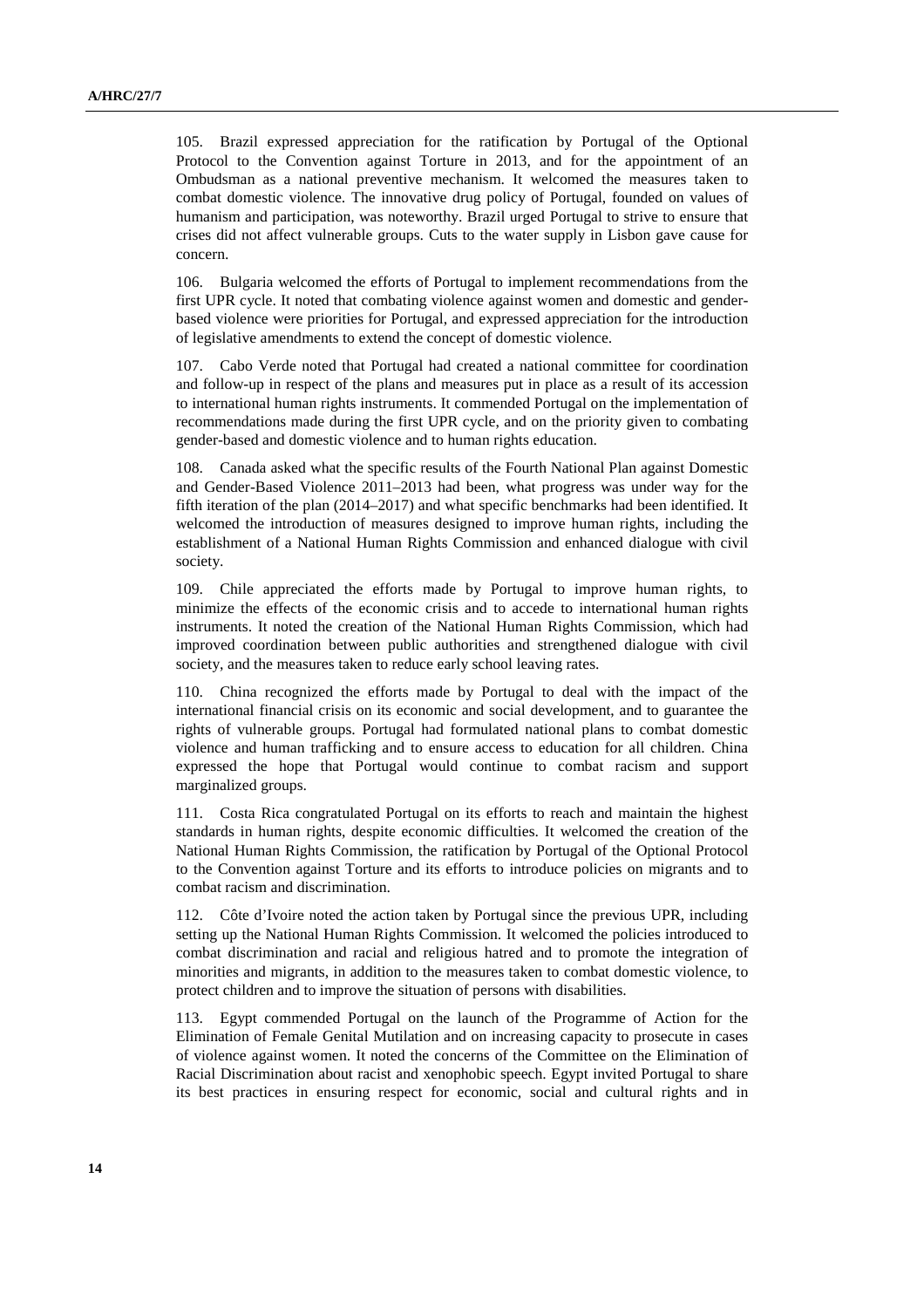preventing retrogression at times of economic decline. It also invited Portugal to comment on best practices and challenges relating to the enjoyment of human rights by young people.

114. The Democratic Republic of the Congo noted the efforts expended by Portugal to implement recommendations from the first UPR, including by creating the National Human Rights Commission and other institutions and ratifying international human rights instruments. Portugal had promoted human rights education, taken action against racism and domestic violence and promoted social integration for migrants. The Democratic Republic of the Congo asked what the impact of the economic crisis had been on the implementation of the recommendations.

115. The delegation, responding in brief to a number of questions, said that the number of short-term employment contracts for women was falling in comparison with the number for men. Female participation in the labour market in Portugal was the highest in Europe. Despite the financial crisis, the difference in employment rates between men and women was less than in 2008.

116. Portugal was in compliance with the recommendations of the Group of Experts on Action against Trafficking in Human Beings of the Council of Europe and had introduced the relevant amendments to the Criminal Code. The national legislation was fully compliant with the European Union directive on human trafficking. Specific measures undertaken included awareness-raising activities and campaigns targeting the most vulnerable groups, particularly children. The number of protection teams and centres had been increased, despite the economic crisis.

117. In response to concerns expressed relating to domestic violence, actions to shed light on hidden violence in the family and to protect children and the elderly should be highlighted. A joint campaign proposed by Portugal, entitled "I stand up to violence" (*Contra a violência eu dou a cara*), had been implemented throughout all Portuguesespeaking countries. Never before had there been so many measures to protect victims. The number of convictions for domestic violence was increasing year on year. There were 119 shelters for victims of domestic violence and 132 welcome and care centres providing victims with social, psychological and legal support in line with the Manual on Effective Investigation and Documentation of Torture and Other Cruel, Inhuman or Degrading Treatment or Punishment. A further 113 places had been added for the emergency reception of victims.

118. Women represented 5.6 per cent of the prison population and were accommodated under appropriate conditions. Pregnancy and birth were supported, and facilities for children up to the age of 3 years were available. Portugal had had national plans to address domestic violence since 1999. The measures envisaged under the current plan included increasing the capacity of local authorities to prevent violence, and programmes to prevent perpetrators from reoffending.

119. The importance of human rights indicators should be underscored. As suggested by OHCHR, Portugal had already developed national indicators on the right to education and the right to liberty and security of the person. It should be noted that the Ombudsman's budget had been maintained, and would continue to be maintained, despite the financial crisis. In respect of action plans, it should also be recalled that one of the aims of the creation of the National Human Rights Commission was specifically to ensure coordination and coherence in the relevant sectorial action plans.

120. In connection with access to education, particularly for the most vulnerable, it should be noted that more opportunities were being provided for lifelong learning for adults over 55 years of age, particularly those with disabilities. Moreover, the Government had invested in complementary support, so that children with special needs could attend regular schools without segregation.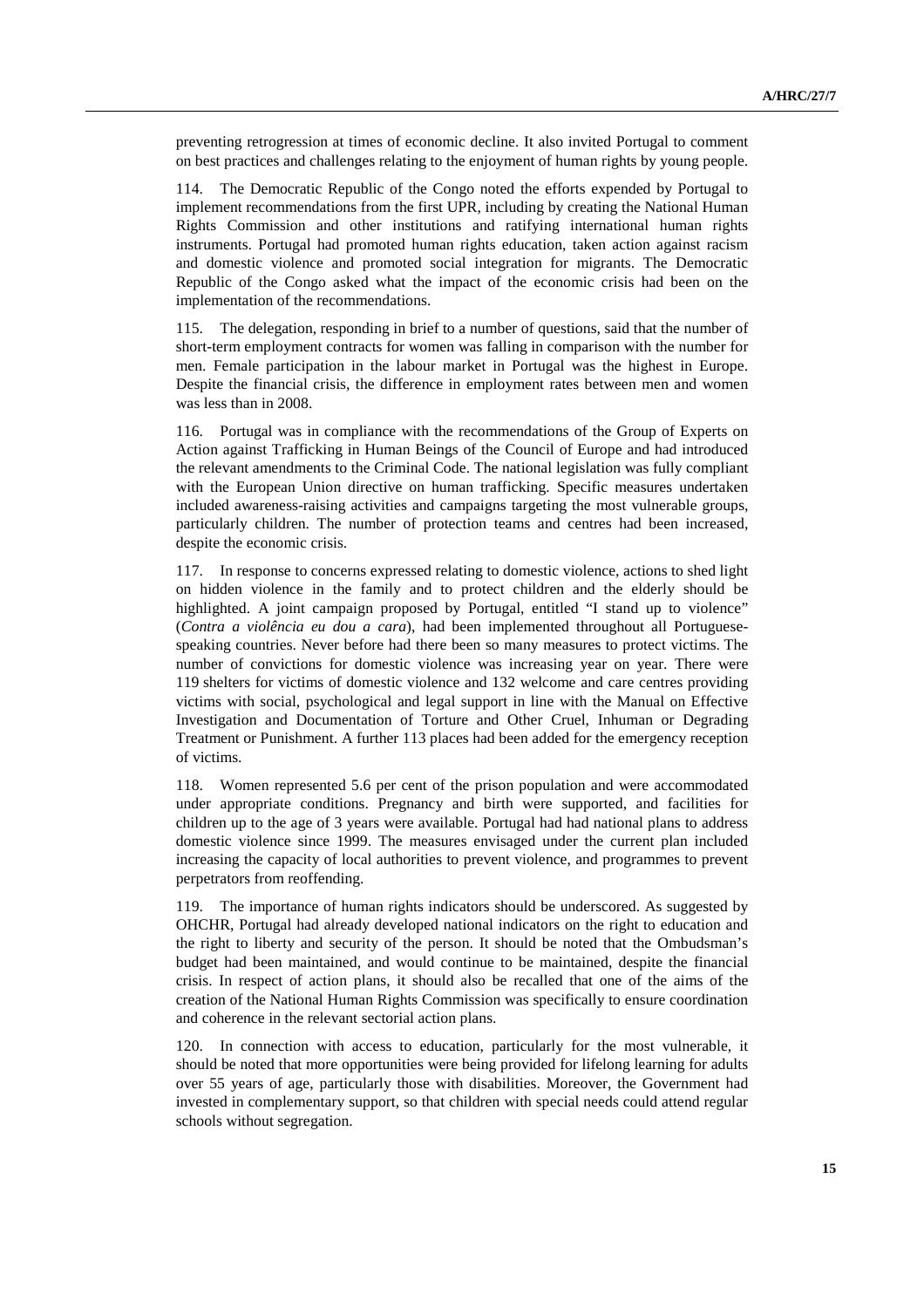121. In connection with questions related to racism and discrimination against immigrants, the delegation said that Portugal wished to address racism in its totality without singling out any group. Those determined to have perpetrated acts of discrimination were liable to criminal prosecution under the Constitution, and racist motivation was addressed in the Criminal Code, where it could be considered an aggravating circumstance. Two plans to combat discrimination against migrants had been implemented and the results measured in statistical terms. In addition, measures such as the establishment of the Immigration Observatory had been taken.

122. With regard to the issue of discrimination against migrants in employment, the burden fell on the employer to prove the absence of discrimination in cases of complaint. Discrimination was categorized as a crime and the authorities could provide the necessary compensation to victims. Special services for unemployed immigrants, including vocational training and programmes, facilitated the social integration of migrants.

123. The existing law respected the principle of non-refoulement of refugees and asylum seekers. In practice, that meant that no one could be removed from Portuguese territory before a final judicial decision had been handed down in the case. Asylum requests from minors were submitted immediately to the family courts, and a centre for refugee children housed them.

124. The current review was being held at a time when Portugal was going through a deep economic crisis. It was hoped that the country's efforts to mitigate the effects of the crisis on vulnerable groups had been demonstrated. The Government and the National Human Rights Commission would do everything possible to implement the accepted recommendations, and would submit a mid-term report as part of the UPR process. The UPR mechanism played a positive role in the achievement of human rights worldwide, and the implementation of its recommendations would be felt in Portugal during the coming four years.

### **II. Conclusions and/or recommendations**∗∗

125. **The recommendations formulated during the interactive dialogue listed below enjoy the support of Portugal:** 

125.1 **Ensure that civil society representatives are accorded full and active participation in follow-up activities to the universal periodic review (United Kingdom of Great Britain and Northern Ireland);** 

125.2 **Harmonize its domestic laws in order to give effect and prominence to international human rights treaties (Namibia);** 

125.3 **Continue efforts in the promotion and protection of economic, social and cultural rights (Greece);** 

125.4 **Continue presenting initiatives aimed at promoting and protecting economic, social and cultural human rights (Qatar);** 

125.5 **Continue to enhance engagement with its regional and international partners to strengthen its capacity for the protection and promotion of human rights (Philippines);** 

125.6 **Continue to take measures in promoting women's participation in political affairs (Greece);** 

Conclusions and recommendations have not been edited.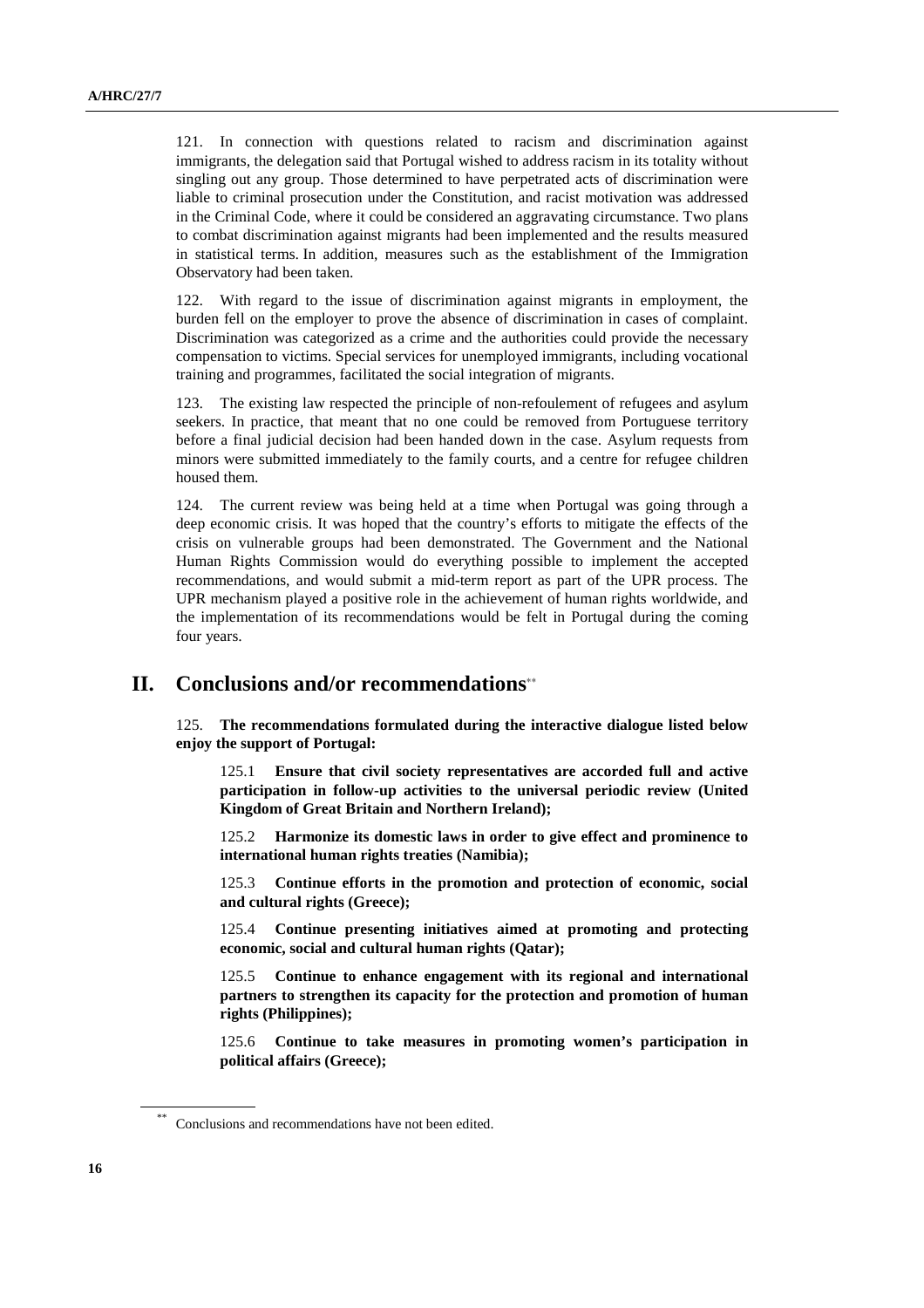125.7 **Make all efforts to increase its overseas development assistance to bring it more in line with the promised target of 0.7 per cent of gross national income, thus facilitating the promotion of human rights in poor countries (Sierra Leone).** 

126. **The following recommendations enjoy the support of Portugal, which considers that they are already implemented or in the process of implementation:** 

126.1 **Ratify the International Convention for the Protection of All Persons from Enforced Disappearance (Albania);** 

126.2 **Consider ratifying the ILO Domestic Workers Convention, 2011 (No. 189) (Philippines);** 

126.3 **Continue its efforts in awareness and education on human rights (Morocco);** 

126.4 **Continue strengthening measures towards equality, taking into account the situation of disadvantaged groups for which positive discrimination is recommended (Algeria);** 

126.5 **Strengthen the actions which ensure the effective implementation of the legislation against discrimination, especially that affecting women immigrants and women members of minority groups (Argentina);** 

126.6 **Continue its efforts to combat all forms of discrimination (Qatar);** 

126.7 **Continue promoting gender equality in order to explicitly eliminate all forms of discrimination against women (the former Yugoslav Republic of Macedonia);** 

126.8 **Continue efforts for the promotion of women's rights (Nicaragua);** 

126.9 **Increase the policies which permit legislative provisions for nondiscrimination between men and women in employment to be reflected in practice, especially in relation to differences in pay and the prevalence of temporary employment contracts among women (Paraguay);** 

126.10 **Take measures to combat discrimination against women in recruitment, employment, career advancement and pay (Slovenia);** 

126.11 **Continue providing the means necessary to avoid pay differences based on gender (Spain);** 

126.12 **Adopt further measures to reduce the gender pay gap in all sectors of the economy (Viet Nam);** 

126.13 **Strengthen preventive measures to combat all forms of racial discrimination (Algeria);** 

126.14 **Eliminate all forms of discrimination against Roma, migrants and asylum seekers (Bangladesh);** 

126.15 **Continue its efforts to combat racial discrimination, including through support to institutions charged with promotion and protection of human rights and fighting racial discrimination (Poland);** 

126.16 **Continue to improve integration and fight racial discrimination against less-favoured communities, including by taking further measures to improve the access of immigrants, foreigners and ethnic minorities to adequate housing, education, public services and employment (State of Palestine);**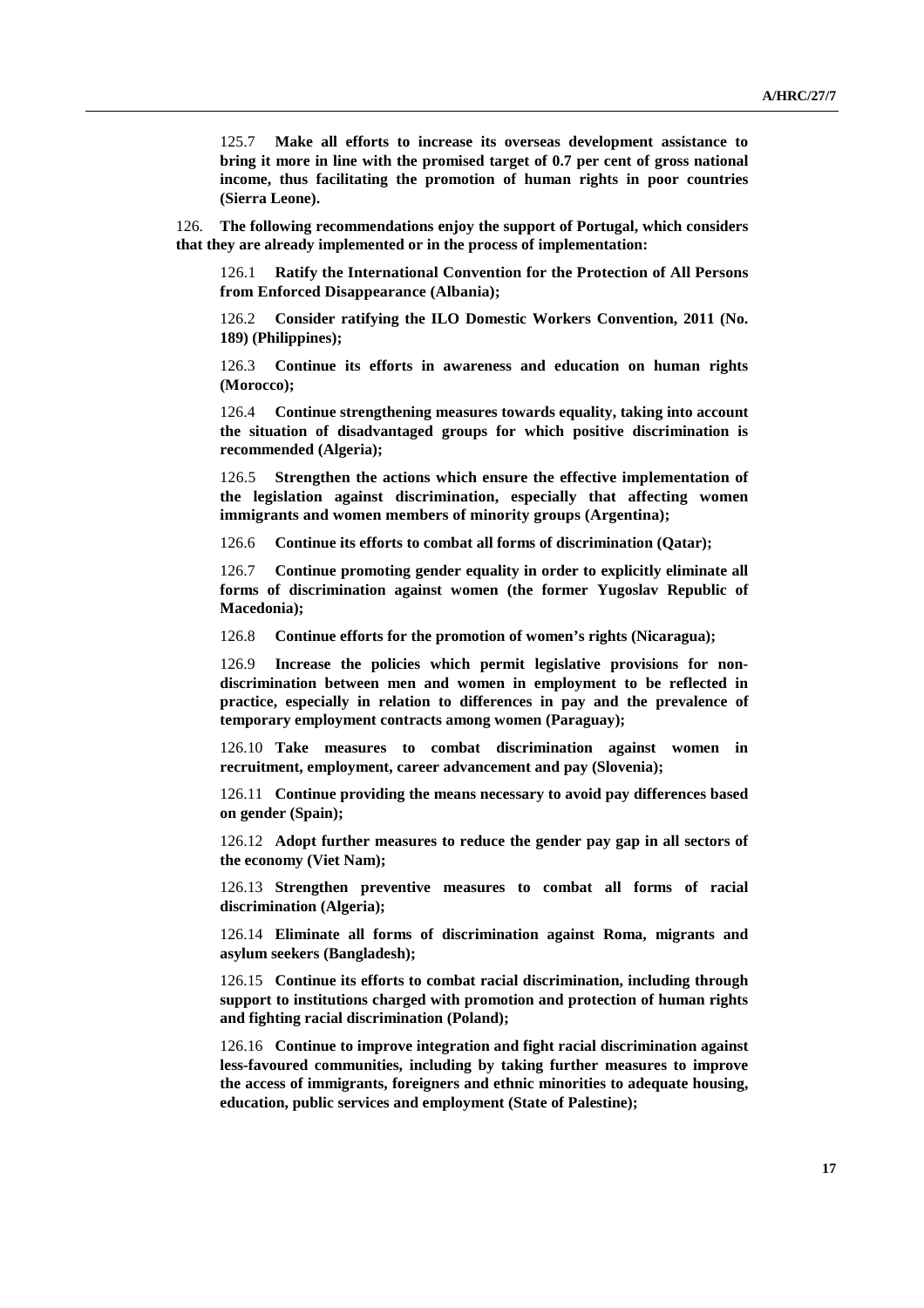126.17 **Further ameliorate the integration process of immigrants and combat all forms of discrimination against them (the former Yugoslav Republic of Macedonia);** 

126.18 **Take effective measures to prevent any form of discrimination and racism (Uzbekistan);** 

126.19 **Strengthen measures to combat racial discrimination, in particular against Portuguese citizens of African descent (Senegal);** 

126.20 **Condemn racist and xenophobic speech by politicians and promote tolerance and diversity (Bangladesh);** 

126.21 **Continue work in the fight to eradicate racism, incitement to racial hatred and all forms of discrimination, especially against migrants (Plurinational State of Bolivia);** 

126.22 **Further implement effective measures to prevent and prosecute manifestations of racism, racial discrimination and xenophobia, as well as to promote the human rights of vulnerable groups, including migrants, Roma and people of African descent (Brazil);** 

126.23 **Step up monitoring of the Internet to prevent it from being used to disseminate racist or xenophobic comments and material, with a view to prosecuting the perpetrators of such acts (Islamic Republic of Iran);** 

126.24 **Take effective measures to prevent and prosecute manifestations of racism, xenophobia and intolerance (Kyrgyzstan);** 

126.25 **Condemn racist and xenophobic speech by politicians and promote tolerance and diversity (Kyrgyzstan);** 

126.26 **Condemn more vigorously racist and xenophobic speeches made by political leaders and further promote tolerance and diversity (Tunisia);** 

126.27 **Penalize the use of xenophobic and racist rhetoric and prohibit organizations which promote or incite to racial discrimination (Uzbekistan);** 

126.28 **Reinforce the mechanisms for combating racism, racial discrimination, xenophobia and other forms of intolerance which affect migrants, foreigners and ethnic minorities (Bolivarian Republic of Venezuela);**

126.29 **Continue applying measures to combat trafficking in human beings, covering areas such as prevention, investigation, prosecution and punishment of perpetrators (Spain);** 

126.30 **Continue to collect specific data and maintain efforts to standardize reporting and data collection concerning victims of domestic violence, including through the creation of a website and a database (Bulgaria);** 

126.31 **Continue to apply measures to combat gender-based violence, including programmes of prevention which promote the elimination of gender stereotypes and the empowerment of women (Chile);** 

126.32 **Continue preventing and combating violence against women, including domestic violence (Montenegro);** 

126.33 **Continue efforts to reduce social acceptance of domestic and genderbased violence (Norway);** 

126.34 **Adopt a national strategy in the field of domestic violence (Russian Federation);**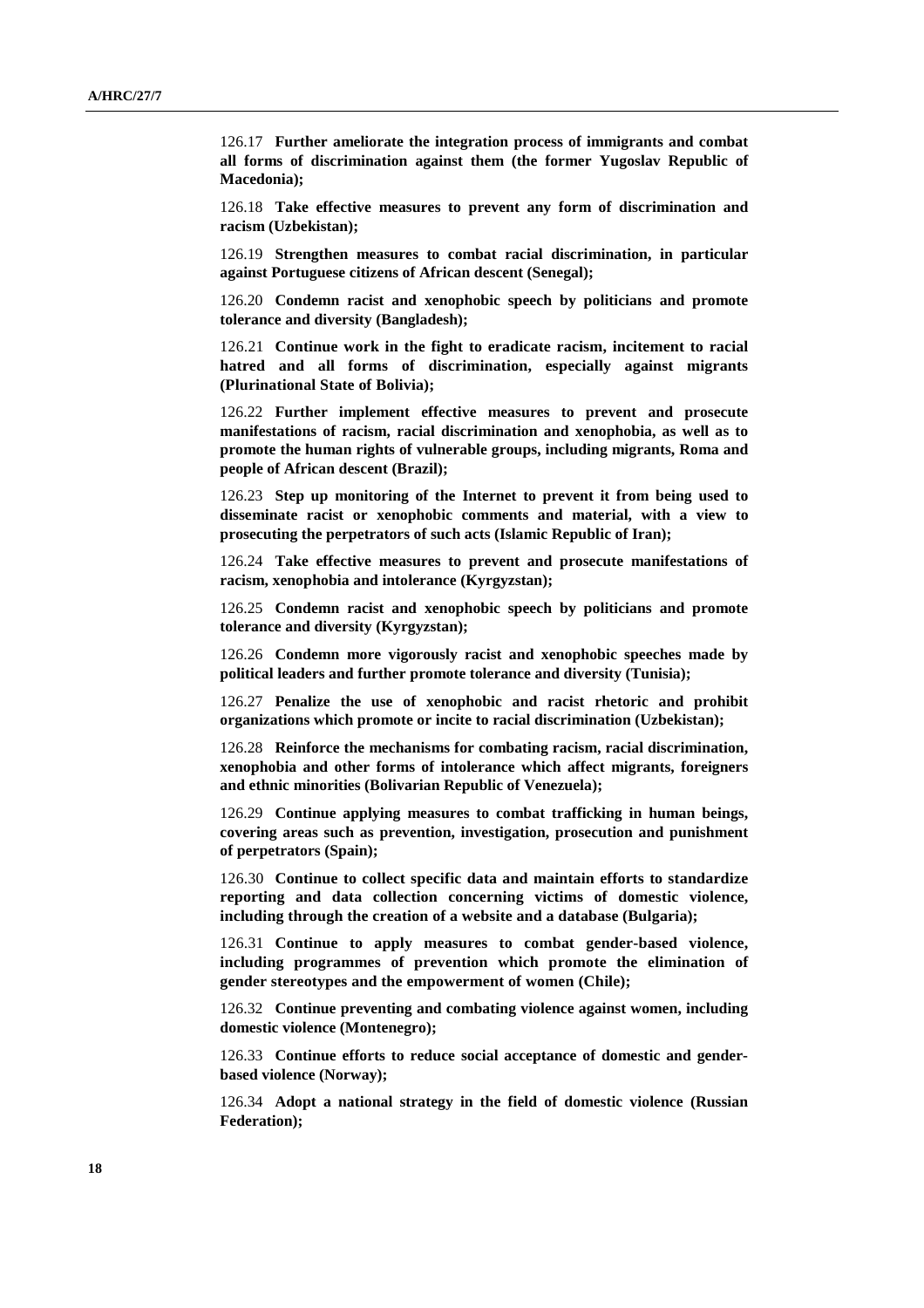126.35 **Ensure that victims of domestic violence have access to adequate counselling and protection, including by the provision of shelters for women victims, and that acts are effectively investigated and perpetrators brought to justice (Sierra Leone);** 

126.36 **Pursue its efforts aiming at preventing and combating gender-based violence, particularly by providing training, awareness campaigns and assistance to victims (Timor-Leste);** 

126.37 **Continue the measures necessary to ensure that women victims of domestic violence and gender-based violence have access to effective means of prevention and protection and that perpetrators are brought to justice (Bolivarian Republic of Venezuela);** 

126.38 **Ensure full implementation of its national plans against domestic and gender-based violence to effectively reduce social acceptance of violence against women, including domestic violence, promote equality between women and men, eliminate stereotypes and take measures to raise awareness of existing mechanisms to prevent and combat domestic violence, including by ensuring thorough investigation and prosecution of all acts of violence against women (Canada);** 

126.39 **Adopt measures to continue combating domestic violence within the framework of the fifth National Plan, including through the establishment of effective procedures for reporting cases and combating stereotypes and misogynistic attitudes (Mexico);** 

126.40 **Continue to take steps, in particular within the Action Plan, to combat and prevent violence and to ensure that victims have access to means of protection, that acts of domestic violence are effectively investigated and that perpetrators are brought to justice (Poland);** 

126.41 **Continue to take steps, in particular within the national Action Plan against domestic violence, and ensure that victims have effective access to complaint mechanisms (State of Palestine);** 

126.42 **Take further steps to combat and prevent domestic violence and ensure that victims have effective access to complaints mechanisms (Albania);** 

126.43 **Continue strengthening its efforts to combat domestic violence in all its forms, especially facilitating access by victims to mechanisms for reporting cases (Spain);** 

126.44 **Continue the efforts to improve the access to education for the children and youth from Roma communities as the United Nations Economic, Scientific and Cultural Organization has also suggested (Finland);** 

126.45 **Continue to strengthen national policies for the promotion and protection of the rights of migrants, in particular to combat racial discrimination (Angola);** 

126.46 **Secure equal access to public services for migrants and minorities, including Roma (Netherlands);** 

126.47 **Create appropriate conditions for the full realization of the economic, social and cultural rights of Roma and people of African descent (Uzbekistan);** 

126.48 **Pursue measures to include and protect minorities (Côte d'Ivoire);**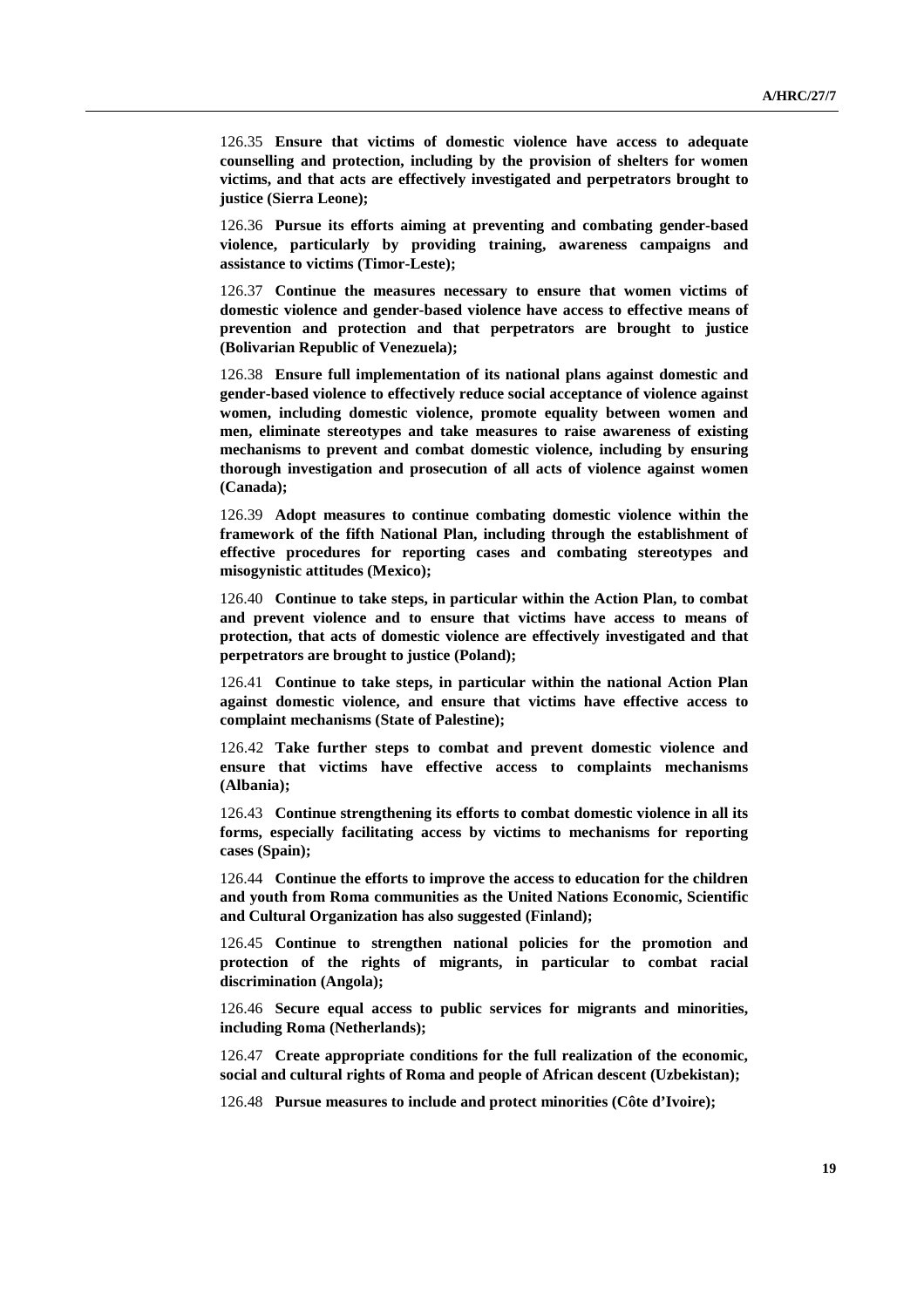126.49 **Continue working for the inclusion of the rights of minorities and vulnerable groups in the social programmes promoted by the Government (Nicaragua);** 

126.50 **Ensure the promotion of the economic, social and cultural rights of Roma, and the implementation of policies affecting them (Albania);** 

126.51 **Take further steps to improve access to housing, education and employment for Roma communities (Australia);** 

126.52 **Continue pursuing appropriate, efficient policies under the National Strategy for the Integration of Roma Communities aimed at further improving the access of Roma to education and, based on the evaluation of the impact of the existing policies, consider the adoption of additional measures (Czech Republic);** 

126.53 **Ensure that all measures and policies affecting Roma communities are designed, implemented, monitored and evaluated with their full participation (India);** 

126.54 **Continue its efforts in implementing the various measures in the areas of education, health, housing, employment and a cross-cutting dimension with a view to further promoting and protecting the rights of persons belonging to minorities and countering the discrimination and social exclusion faced by Roma communities (Indonesia);** 

126.55 **Adopt special measures to alleviate and remedy disparities in the enjoyment of human rights affecting vulnerable groups, which include immigrants, foreigners and ethnic minorities such as the Ciganos and Roma communities (Kenya);** 

126.56 **Continue concentrating efforts for the inclusion of pupils of Roma origin in the educational system (Spain);** 

126.57 **Step up its effort in improving access to education for children from Ciganos and Roma communities and continue to combat racial stereotypes against those communities (Thailand);** 

126.58 **Continue and strengthen educational measures which promote a more integrated system of education that favours migrants, ethnic minorities, women and girls and the Roma community in particular (Bolivarian Republic of Venezuela);** 

126.59 **Continue its efforts in the promotion and dissemination of best practices in the sphere of intercultural dialogue (Morocco);** 

126.60 **Continue to strengthen programmes of prevention of domestic violence, especially against children and elderly persons (Chile).** 

127. **The following recommendations will be examined by Portugal, which will provide responses in due time but no later than the twenty-seventh session of the Human Rights Council, in September 2014:** 

127.1 **Consider and concur with the recommendation of the Committee on the Elimination of Racial Discrimination to ratify the amendments to article 8, paragraph 6 of the International Convention on the Elimination of Racial Discrimination (Namibia);** 

127.2 **Continue harmonizing its national laws with its obligations under international human rights law, with a view to giving priority in this regard to**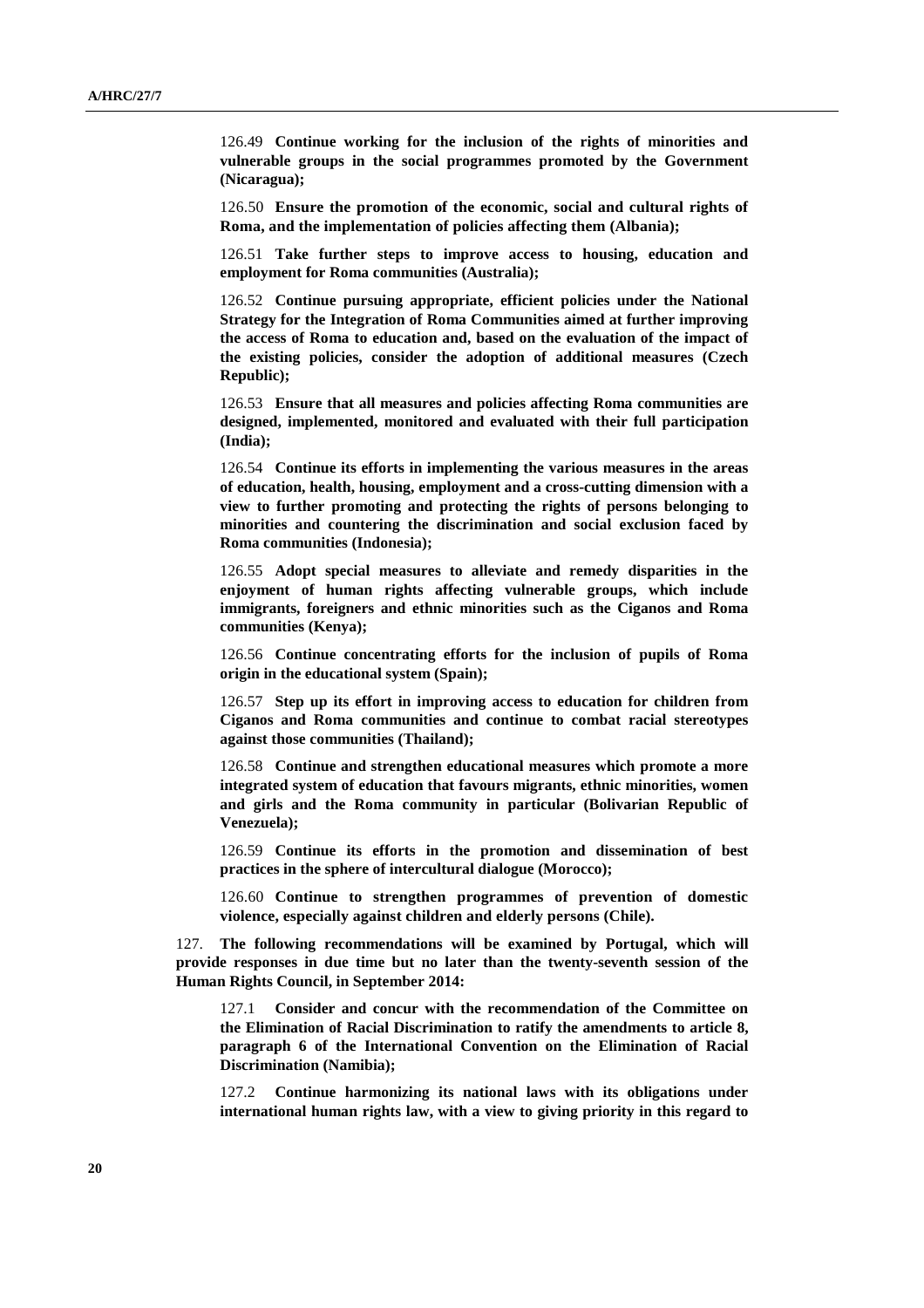**the International Convention on the Elimination of Racial Discrimination (Egypt);** 

127.3 **Rapidly complete the alignment of national legislation with the provisions of the Rome Statute of the International Criminal Court (Tunisia);** 

127.4 **Fully align its national legislation with the Rome Statute, by incorporating provisions to cooperate promptly and fully with the International Criminal Court and ratify the Kampala amendments to the Rome Statute (Estonia);** 

127.5 **Fully align its national legislation with the Rome Statute, through the incorporation of provisions to fully and promptly cooperate with the International Criminal Court (United Kingdom of Great Britain and Northern Ireland);** 

127.6 **Expand the human rights education campaign to law enforcement officers, especially on the rights of women, children, the elderly and minorities (Viet Nam);** 

127.7 **Ensure that adequate resources are allocated for the effective implementation of its comprehensive national human rights action plans (Philippines);** 

127.8 **Reinforce the Ombudsman, as a national institution compliant with the Paris Principles, with legislative measures, human and financial resources (Uruguay);** 

127.9 **Redouble its efforts to fight racial discrimination, including through support to relevant NGOs (Bangladesh);** 

127.10 **Remain steadfast in pursuing its preventive and repressive programme to combat discrimination against migrants and asylum seekers (Democratic Republic of the Congo);** 

127.11 **Consider drafting a national action plan on addressing the question of racism and racial discrimination faced by persons of African descent (Egypt);** 

127.12 **Improve the effectiveness and accessibility of domestic remedies against racial discrimination (Islamic Republic of Iran);** 

127.13 **Redouble its efforts to fight racial discrimination, including through support to relevant NGOs, and further recommend special measures for vulnerable groups, including Ciganos, Roma and people of African descent (South Africa);** 

127.14 **Strengthen its efforts to combat racial discrimination, especially in the judicial system (Slovenia);** 

127.15 **Increase support for the Commission for Equality and Against Racial Discrimination (the former Yugoslav Republic of Macedonia);** 

127.16 **Take strong action to address hate speech and racial discrimination in access to housing, education and employment of ethnic minorities and intensify awareness-raising training for law enforcement officials (Sierra Leone);** 

127.17 **Adopt a law explicitly making racial motivation an aggravating circumstance for crimes and offences (France);** 

127.18 **Ensure that reports of the use of excessive force or ill-treatment by law enforcement officials are fully investigated (Australia);**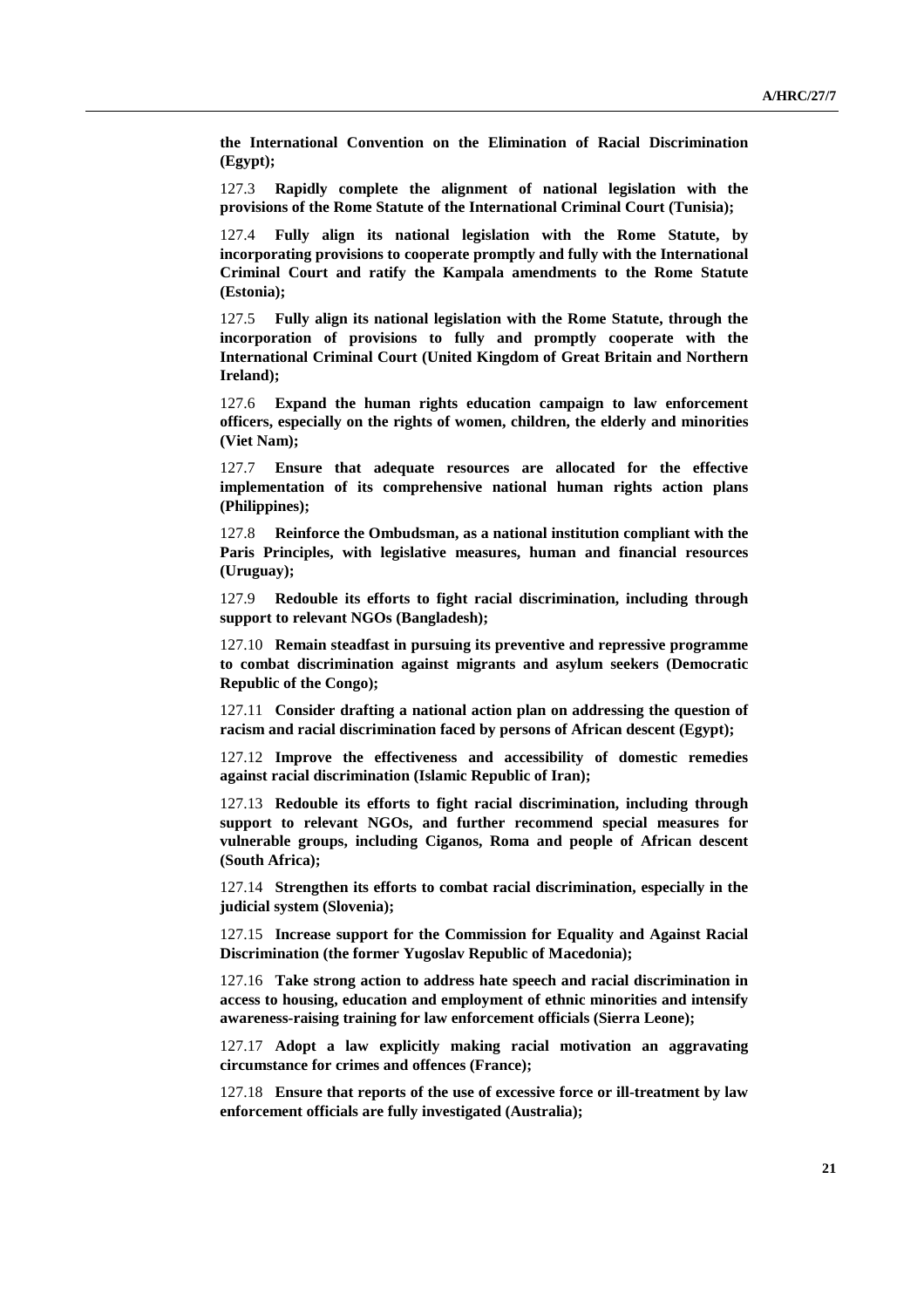127.19 **Intensify training and adequate supervision of alleged cases of illtreatment by the police forces (Cabo Verde);** 

127.20 **Take specific steps to ensure prompt and thorough investigations of all allegations of excessive use of force and ill-treatment by law enforcement officials, including police and prison guards (Canada);** 

127.21 **Deliver a clear message to all prison managers and staff that all forms of ill-treatment are unacceptable and will result in sanctions (United States of America);** 

127.22 **Investigate all ill-treatment and other wrongdoing by law enforcement officials and bring the perpetrators to justice (Islamic Republic of Iran);** 

127.23 **Strengthen efforts to ensure that investigations into allegations of illtreatment of detainees are timely and effective (United States of America);** 

127.24 **Investigate all allegations of illegal use of force and ill-treatment by police and security forces, including against migrants, Roma and people of African descent (Uzbekistan);** 

127.25 **Strengthen its efforts to protect the basic rights of inmates in vulnerable situations and ensure that inmates have access to and knowledge of the proper complaint mechanisms (Norway);** 

127.26 **Continue strengthening the mechanisms to supervise the observance of human rights of the inmates, with the aim of preventing ill-treatment, and handle all complaints of torture and other ill-treatment in a timely manner (Italy);** 

127.27 **Expedite judicial processes so that cases stay within the statute of limitations, and improve conditions in penitentiary facilities (Netherlands);** 

127.28 **Pursue efforts to combat overcrowding in prisons (France);** 

127.29 **Support, through legislation, non-custodial measures as an alternative to imprisonment to reduce overcrowding in prisons (Hungary);** 

127.30 **Undertake measures to avoid overcrowding in prisons, including, when appropriate, alternatives of social reintegration instead of imprisonment, as well as avoiding prolonged periods of pretrial detention (Mexico);** 

127.31 **Consider increasing the use of non-custodial measures to reduce overcrowding (Norway);** 

127.32 **Adopt a national strategy for the improvement of the situation in the prison system (Russian Federation);** 

127.33 **Adopt comprehensive measures to address the problem of overcrowding, prevent suicides among inmates and improve health conditions in prisons (Uzbekistan);** 

127.34 **Redouble its efforts with a focus on trafficking for the purpose of labour exploitation and special focus on trafficking in children (India);** 

127.35 **Ensure the enforcement of the legal framework for the prosecution of human traffickers and appropriate assistance for victims of trafficking in human beings (Republic of Moldova);** 

127.36 **Find possibilities to strengthen the oversight of governmental and lawenforcement agencies in the field of trafficking in human beings (Russian Federation);**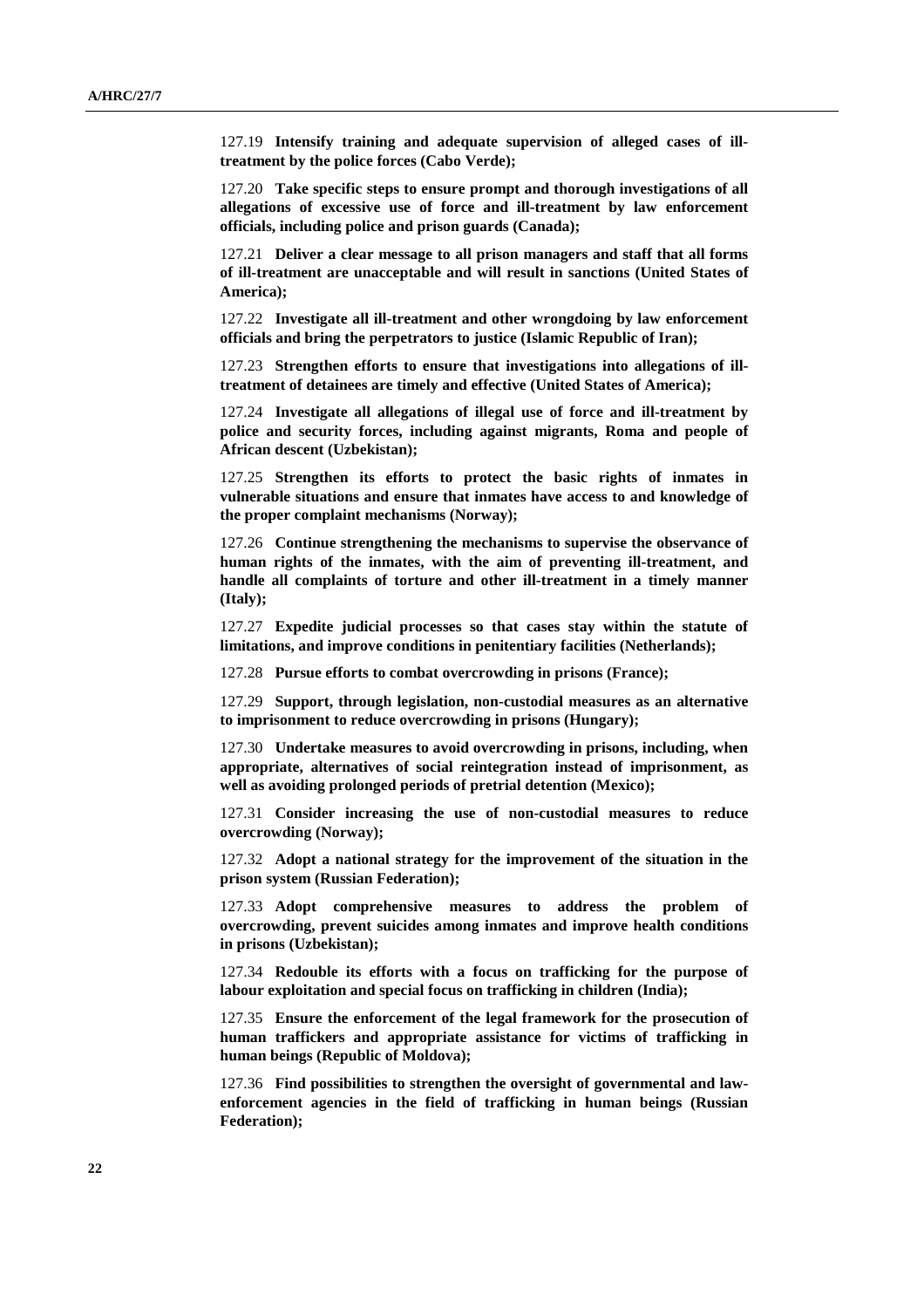127.37 **Further consolidate its efforts to combat trafficking in persons (Malaysia);** 

127.38 **Continue to increase community awareness of domestic violence and give particular attention to the needs of families caring for older persons (Australia);** 

127.39 **Pay special attention to the situation of domestic violence and its evolution, particularly because of the possible impact of the economic difficulties on families (Costa Rica);** 

127.40 **Intensify efforts to make its justice system more efficient (Norway);** 

127.41 **Improve the national legislation so as to speed up the judicial process (Russian Federation);** 

127.42 **Incorporate the United Nations Rules for the Treatment of Women Prisoners and Non-Custodial Measures for Women Offenders (the Bangkok Rules) into its programme on adequate treatment for women detainees, especially young pregnant women (Thailand);** 

127.43 **Continue with actions aimed at safeguarding due process in all judicial instances (Ecuador);** 

127.44 **Call upon the competent authorities to ensure the right of access to a lawyer by detained persons (Hungary);** 

127.45 **Ensure that human rights violations by police and prison officials, particularly cases of torture and other ill-treatment, are investigated and do not go unpunished (Costa Rica);** 

127.46 **Pursue efforts to prevent abuses committed by law enforcement forces and to improve prison conditions (Côte d'Ivoire);** 

127.47 **Provide, in accordance with its obligations under international human rights law, the widest possible protection and support for the family, as the natural and fundamental unit of society (Egypt);** 

127.48 **Foster and safeguard the family, based upon the stable relationship between a man and a woman, as the natural and fundamental unit of society (Holy See);** 

127.49 **Take all necessary measures to guarantee the protection of the family, and lay down an efficient system for families in order to guarantee the enhancement of social cohesion and prevent family disintegration and social fracturing (Mauritania);** 

127.50 **Support and protect the family as a fundamental and natural unit of society (Uzbekistan);** 

127.51 **Take measures in order to allow the adoption of children by same-sex couples (Brazil);** 

127.52 **Decriminalize defamation and place it under the Civil Code in accordance with international standards (Ireland);** 

127.53 **Strengthen measures to assist families most in need in the context of the economic and financial crisis (Angola);** 

127.54 **Further promote employment (China);**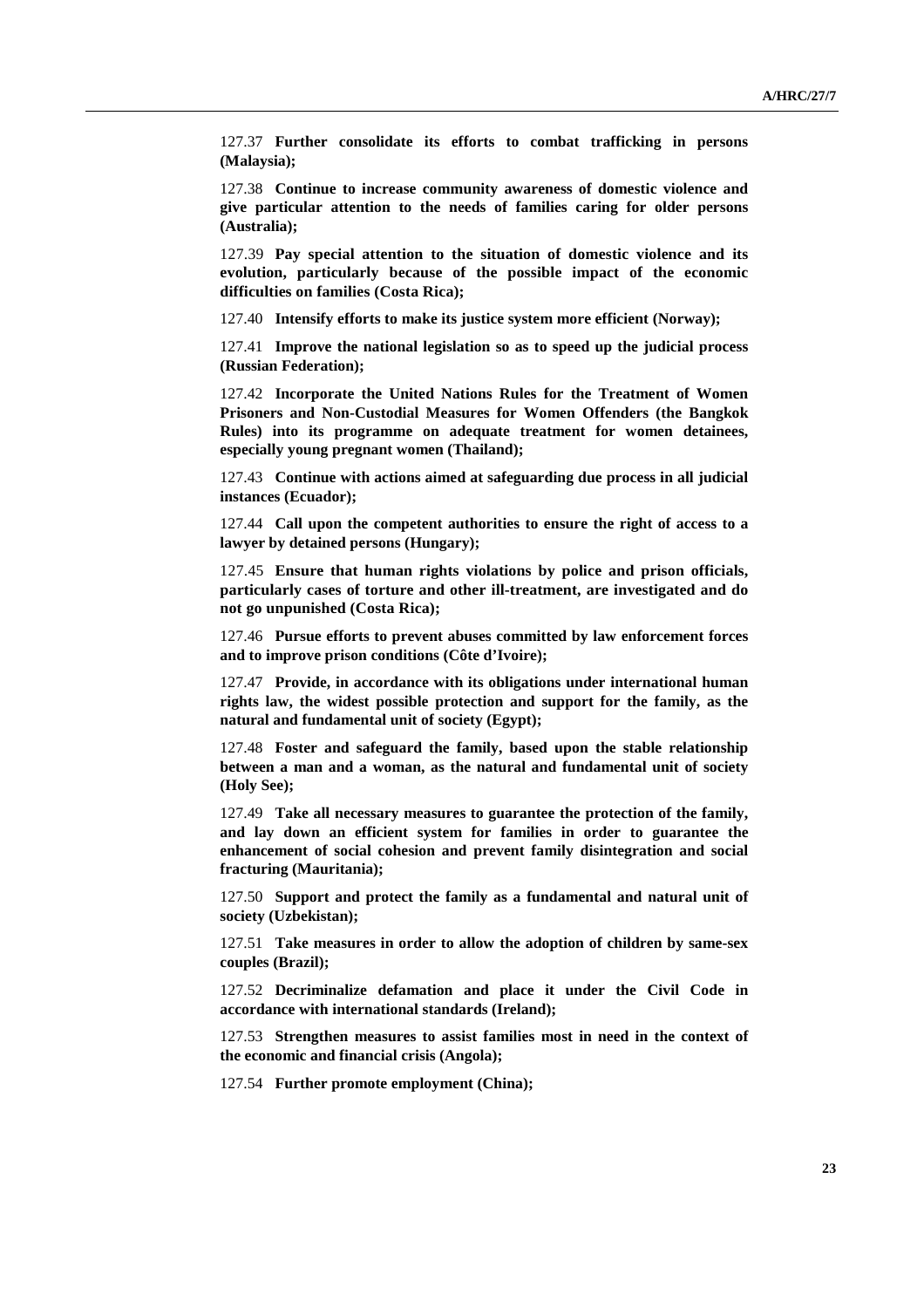127.55 **Mitigate the effects of the financial crisis on its efforts to address the issues of child poverty and street children (Malaysia);** 

127.56 **Conduct an analysis of the effects of the crisis on human rights, especially on socioeconomic rights, with particular focus on the situation of vulnerable groups such as refugees, migrants, Roma, children, women and elderly people (Turkey);** 

127.57 **Remain committed to implementing its human rights obligations and minimizing the impact of the crisis, particularly on the most vulnerable (Ukraine);** 

127.58 **Continue protecting vulnerable groups from the consequences of the austerity measures undertaken by the Portuguese Government in the framework of the economic and financial adjustment programme adopted in the past few years (United Arab Emirates);** 

127.59 **Establish and implement, based on the performance assessment of the October 2011 Social Emergency Plan, effective economic strategies for sustainable recovery and development that integrate elements of poverty alleviation and protection of human rights (Viet Nam);** 

127.60 **Amend the Labour Code so that compulsory arbitration may only be imposed on worker and employer organizations in the case of national or local crisis (United States of America);** 

127.61 **Improve its social security system and provide necessary social protection to vulnerable groups (China);** 

127.62 **Continue the protection of women, migrants, persons with disabilities and elderly people, groups which are particularly vulnerable in this moment of economic and financial crisis (Holy See);** 

127.63 **Adequately protect those social groups particularly vulnerable to budget cuts, as is the case of children and older persons (Cabo Verde);** 

127.64 **Take relevant measures in order to prevent the possible negative impacts of the austerity measures on the human rights situation for the most vulnerable groups, particularly children (Republic of Korea);** 

127.65 **Continue prioritizing the adoption of relatively low-cost, targeted arrangements for the best protection of children's rights (Italy);** 

127.66 **Provide primary and secondary education for all children, irrespective of their legal status (Holy See);** 

127.67 **Continue its efforts to ensure that all children enjoy equal rights without discrimination (Ireland);** 

127.68 **Pursue efforts to combat illiteracy, working in particular to promote access to school for disadvantaged children (Senegal);** 

127.69 **Pursue its efforts to combat illiteracy and establish an effective system for adult education and training (South Africa);** 

127.70 **Make ragging of students an offence and conduct awareness-raising campaigns against ragging (France);** 

127.71 **Further strengthen activities towards inclusive education of children with disabilities (Montenegro);**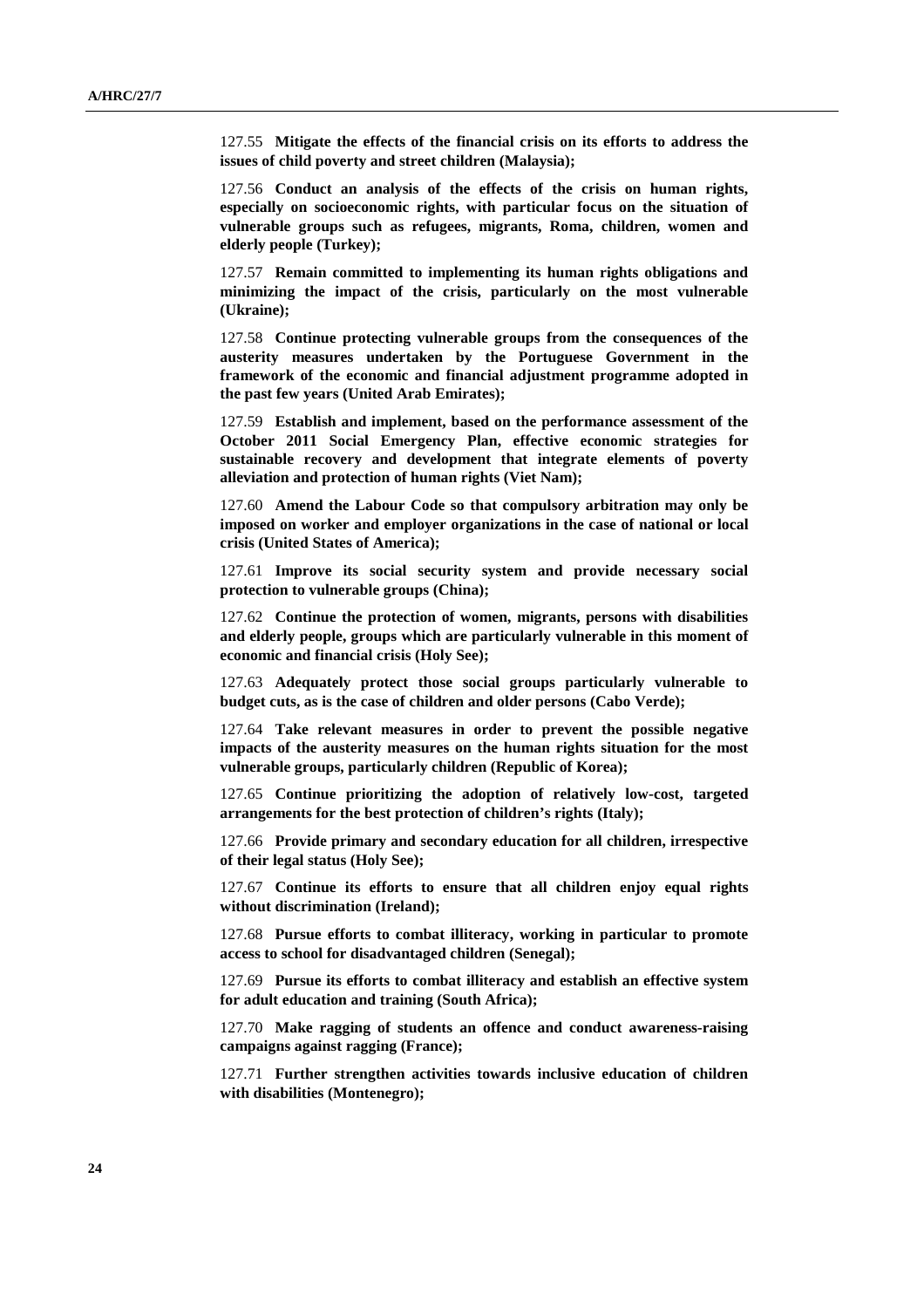127.72 **Continue its efforts aimed at the adoption of legislative measures to enhance equality and combat the discrimination suffered by Portuguese citizens of African descent (Libya);** 

127.73 **Ensure sufficient budgetary allocation for the effective implementation of the National Strategy for the Integration of Roma Communities 2013-2020 (India);** 

127.74 **Continue to implement the National Strategy for the Integration of Roma Communities and ensure that it is appropriately and responsibly funded (Slovakia);** 

127.75 **Strengthen efforts for the protection of the rights of unaccompanied and separated children seeking asylum (Ecuador);** 

127.76 **Continue the measures implemented to ensure the right to water and sanitation within the framework of General Assembly resolution 64/292 (Plurinational State of Bolivia);** 

127.77 **Consider the promotion and protection of the rights of peasants and other people working in rural areas (Plurinational State of Bolivia);** 

127.78 **Continue to strengthen and provide further resources to the National Commission for the Protection of Children and Young People at Risk in order to protect the rights of neglected and abused children (Timor-Leste);** 

127.79 **Strengthen the measures aimed at guaranteeing and reinforcing the rights of older persons (Argentina).** 

128. **The recommendations listed below were noted by Portugal:** 

128.1 **Consider positively the ratification of the Migrant Workers Convention (Mexico);** 

128.2 **Consider ratifying the Migrant Workers Convention (Philippines, Indonesia, Nicaragua, Plurinational State of Bolivia);** 

128.3 **Ratify the Migrant Workers Convention (Paraguay, Uruguay, Algeria, Albania);** 

128.4 **Ratify the Migrant Convention and the European Charter for Regional or Minority Languages (Islamic Republic of Iran);** 

128.5 **Develop a comprehensive national plan for human rights which will permit the fulfilment of the obligations arising from the international instruments to which Portugal is a party (Uruguay).** 

129. **All conclusions and/or recommendations contained in the present report reflect the position of the submitting State(s) and/or the State under review. They should not be construed as endorsed by the Working Group as a whole.**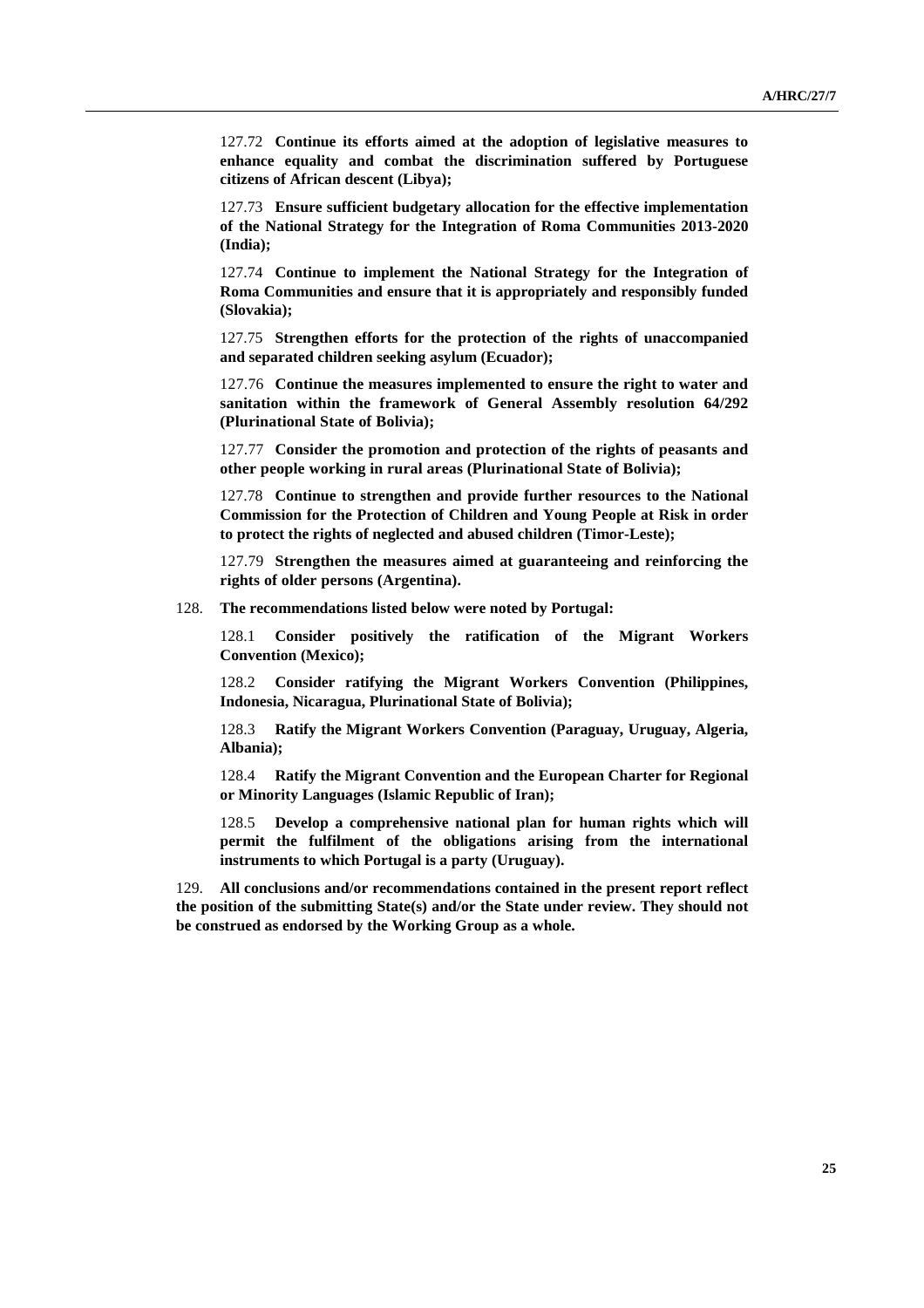## **Annex**

#### **Composition of the delegation**

The delegation of Portugal was headed by H.E. Mr. Bruno Maçães, Secretary of State for European Affairs and H.E. Ms. Teresa Morais, Secretary of State for Parliamentary Affairs and Equality and composed of the following members:

- H.E. Ambassador Pedro Nuno Bártolo, Permanent Representative, Geneva;
- Mr. Rui Vinhas, Deputy Director-General of External Policy, Ministry of Foreign Affairs;
- Ms. Francisca Souto Moura, Adviser, Cabinet of H.E. the Secretary of State for European Affairs;
- Ms. Teresa Cadavez, Adviser, Cabinet of H.E. the Secretary of State for Parliamentary Affairs and Equality;
- Ms. Maria João Leal, Adviser, Cabinet of the Secretary of State Assistant to the Minister of Economy;
- Mr. Vasco Malta, Legal Adviser, Cabinet of the High Commissioner for Migration;
- Ms. Fátima Duarte, President of the Commission of Citizenship and Gender Equality;
- Mr. Vítor Reis, President of the Institute of Housing and Urban Rehabilitation, Ministry of Environment, Spatial Planning and Energy;
- Mr. Paulo Simões, Director of Services of Prices and Stability, Directorate-General of Economic Activities, , Ministry of Economy;
- Ms. Janine Costa, Director of Coordination of the Cooperation and International Relations, Ministry of Education and Science;
- Mr. Manuel Albano, National Rapporteur on Trafficking in Human Beings, Commission of Citizenship and Gender Equality;
- Ms. Manuela Teixeira Pinto, Counsellor, Permanent Mission, Geneva;
- Ms. Vera Ávila, Head of the Human Rights Division, Ministry of Foreign Affairs;
- Ms. Odete Severino, Head of Unit, International Relations, Office of Strategy, Planning, Ministry of Solidarity, Employment and Social Security;
- Mr. Nuno Cabral, Permanent Mission, Geneva;
- Ms. Catarina Afonso, Desk Officer, Ministry of Foreign Affairs;
- Mr. Bruno Lai, International Relations of the General Directorate of Internal Administration, Ministry of Internal Administration;
- Mr. Eurico Pedrosa, , Directorate-General of Justice Policy, Ministry of Justice;
- Ms. Filipa Pereira, Directorate of the Services of Coordination of International Relations, Directorate-General of Health, Ministry of Health, Ministry of Health;